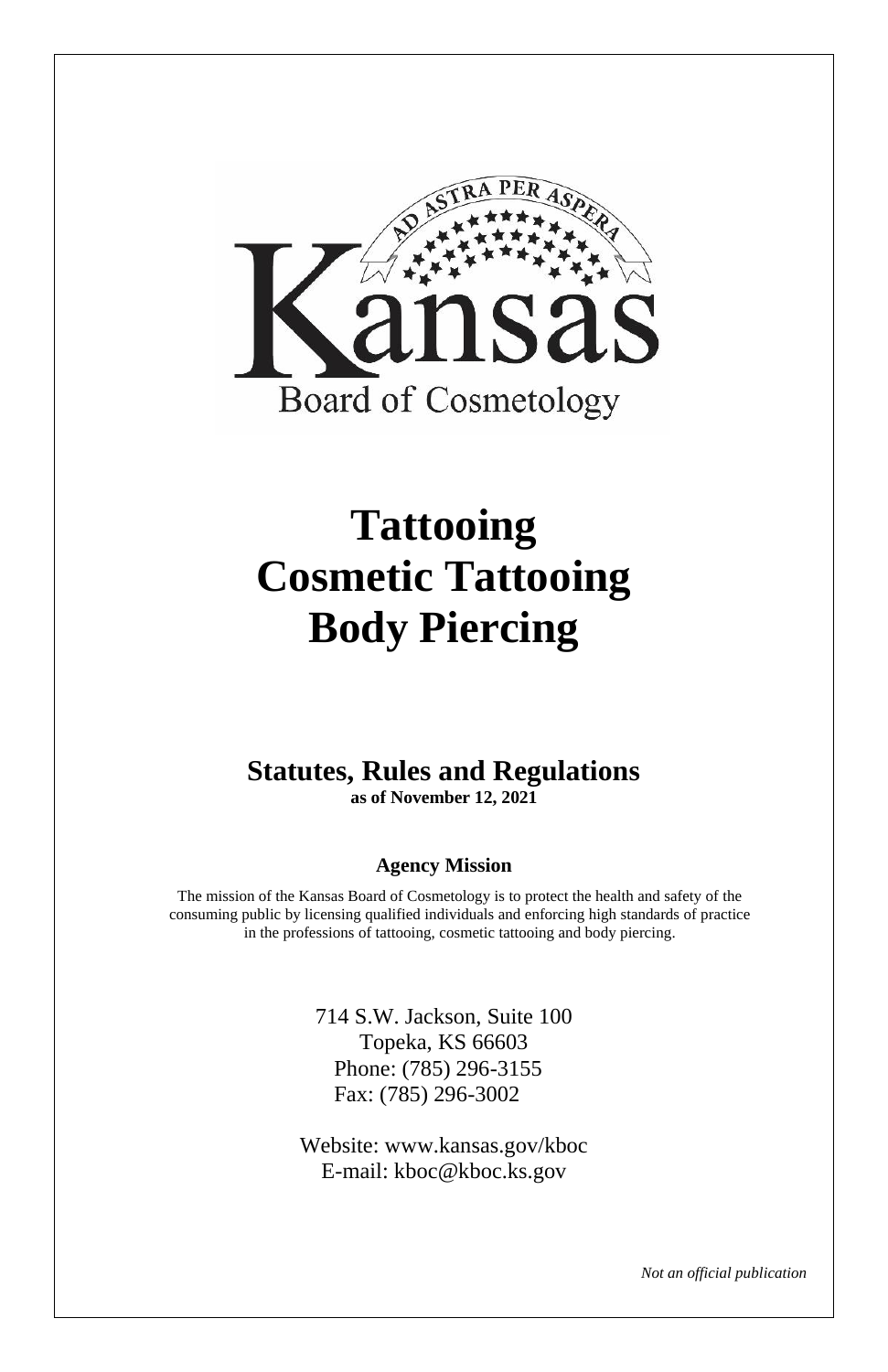## **Current Board Fee Schedule**

#### **Examination Fees – Paid to Ergometrics**

### **Practitioner Fees**

#### **Establishment License Fees**

### **Other Fees**

| ---------- |  |
|------------|--|
|            |  |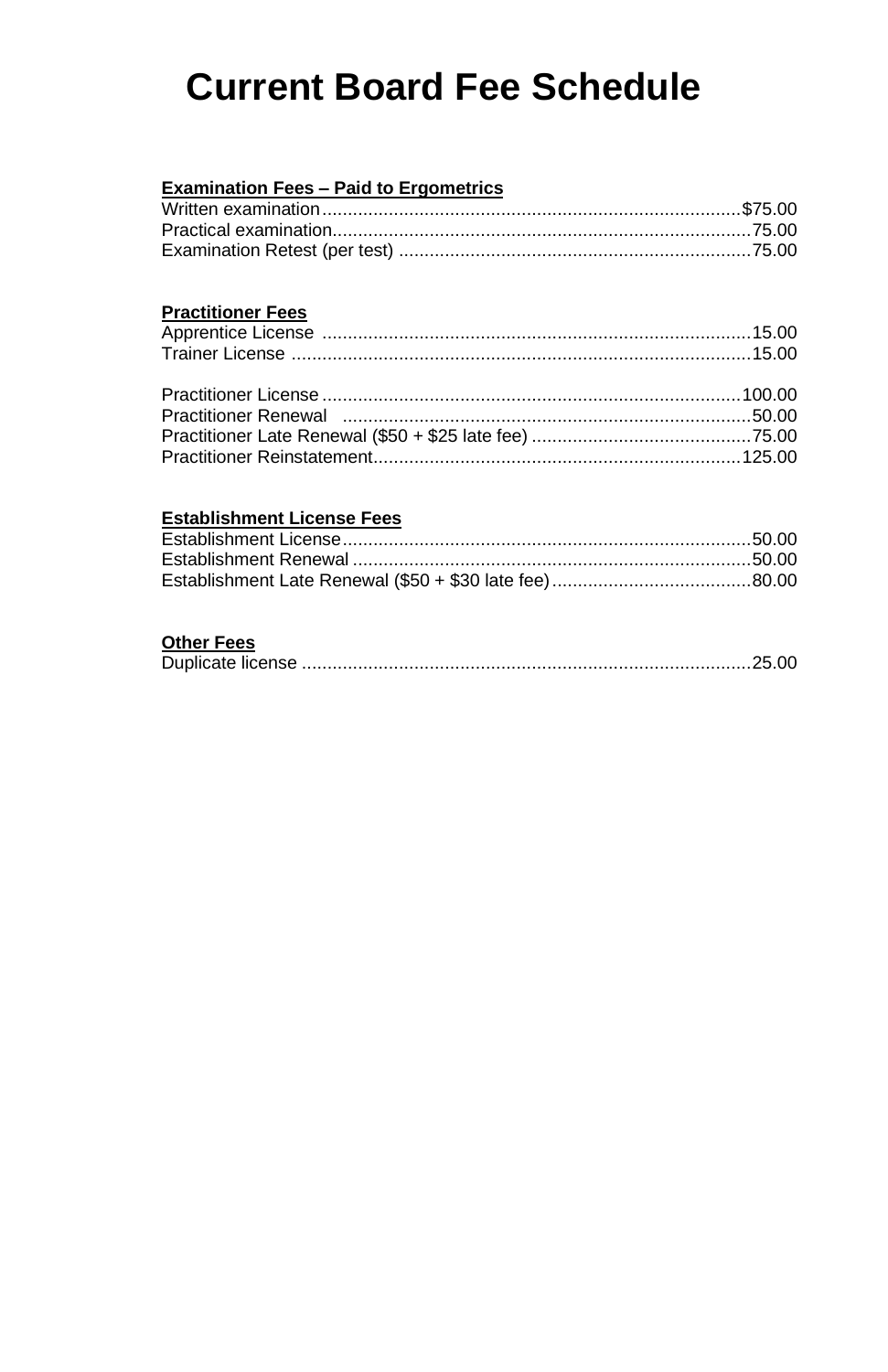### **Contents**

| Laws Relating to Licensees and Establishments                            |  |
|--------------------------------------------------------------------------|--|
|                                                                          |  |
|                                                                          |  |
|                                                                          |  |
| 65-1943 Application for licensure; fees; requirements for licensure  3   |  |
|                                                                          |  |
|                                                                          |  |
|                                                                          |  |
|                                                                          |  |
|                                                                          |  |
| 65-1949 Education and training standards prescribed for practice 6       |  |
|                                                                          |  |
|                                                                          |  |
| 65-1953 Performance of body piercing or tattooing on persons under 18  7 |  |
|                                                                          |  |
|                                                                          |  |
| Laws Relating to the Kansas Board of Cosmetology                         |  |
|                                                                          |  |
|                                                                          |  |
|                                                                          |  |
| 74-2703 Meetings of board; examination of applicants  10                 |  |
| 74-2704 Fees and moneys, disposition; cosmetology fee fund  11           |  |
|                                                                          |  |
| Rules and Regulations - Exams, Licensure, Establishments,                |  |
| <b>Inspections and Infection Control</b>                                 |  |
|                                                                          |  |
|                                                                          |  |
|                                                                          |  |
|                                                                          |  |
|                                                                          |  |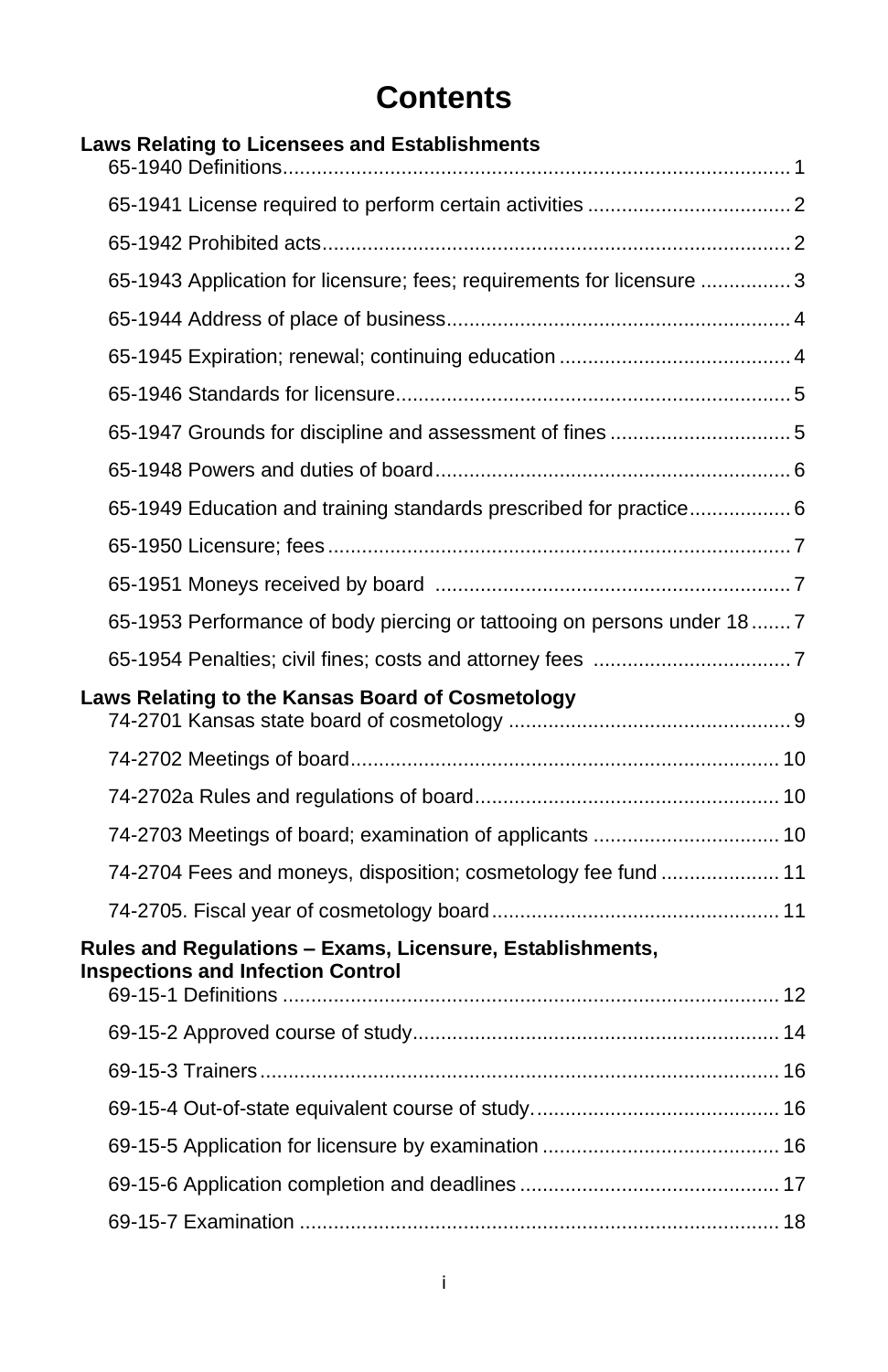| 69-15-10 Display of license and inspection certificate  19                        |  |
|-----------------------------------------------------------------------------------|--|
|                                                                                   |  |
|                                                                                   |  |
|                                                                                   |  |
|                                                                                   |  |
| 69-15-15 Cosmetic tattoo artist, tattoo artist, and body piercer practice         |  |
|                                                                                   |  |
|                                                                                   |  |
|                                                                                   |  |
|                                                                                   |  |
|                                                                                   |  |
|                                                                                   |  |
|                                                                                   |  |
|                                                                                   |  |
|                                                                                   |  |
|                                                                                   |  |
|                                                                                   |  |
|                                                                                   |  |
| 69-15-28 Preparation and aftercare of treatment area on client  28                |  |
|                                                                                   |  |
|                                                                                   |  |
| 69-15-31. Potentially disqualifying civil and criminal records; advisory opinion; |  |
|                                                                                   |  |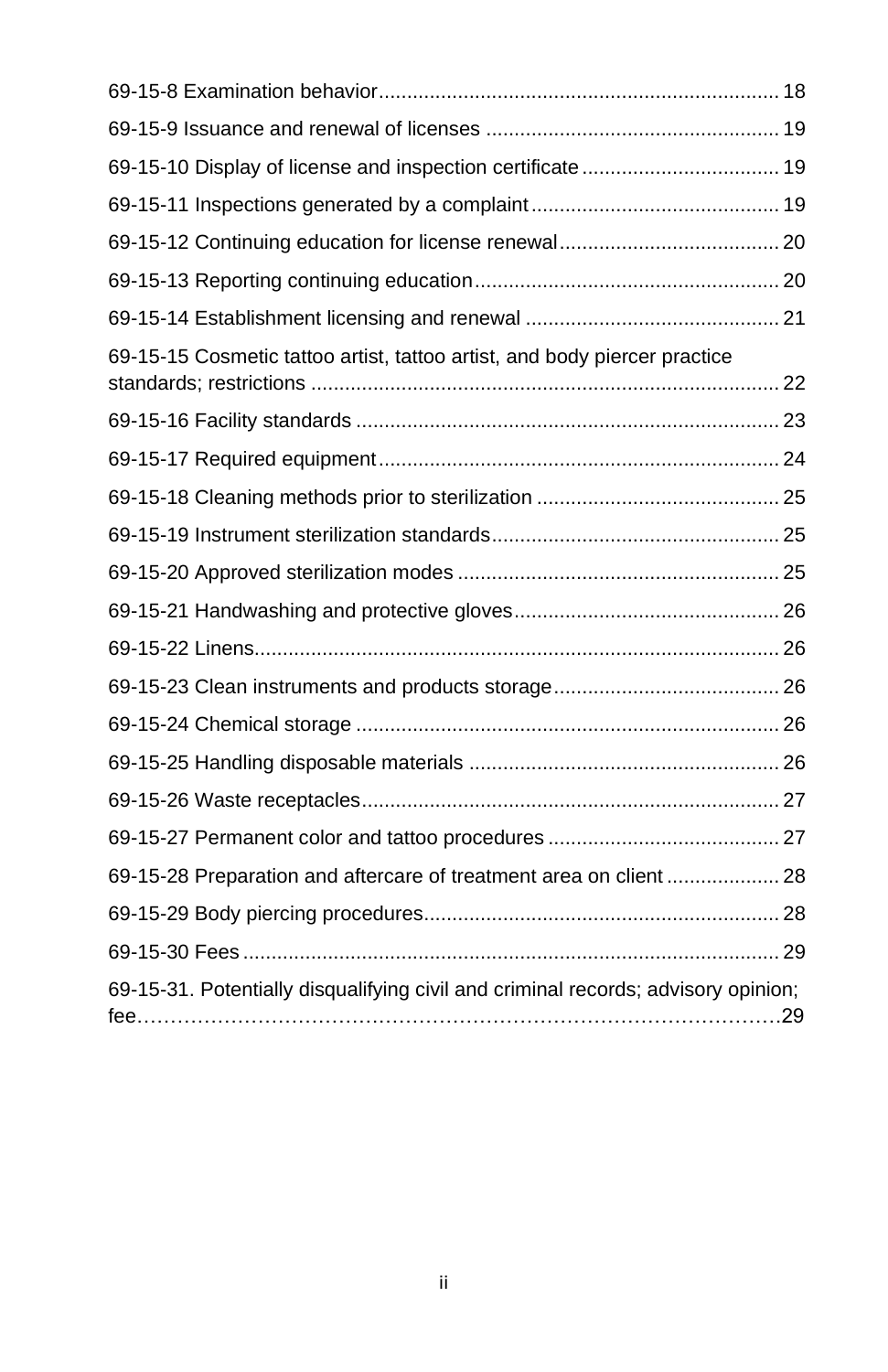### **Laws Relating to Licensees and Establishments**

**65-1940. Licensure of tattooing and body piercing; definitions.** As used in this act, unless the context otherwise requires:

(a) "Board" means the Kansas state board of cosmetology or its designee.

(b) "Director" means the executive director of the board.

(c) "Department" means the department of health and environment.

(d) "Secretary" means the secretary of health and environment.

(e) "Tattoo artist" and "cosmetic tattoo artist" mean a person who practices tattooing or cosmetic tattooing or both pursuant to this act.

(f) "Body piercer" means a person engaged in the practice of body piercing pursuant to this act.

(g) "Body piercing" means puncturing the skin of a person by aid of needles designed or used to puncture the skin for the purpose of inserting removable jewelry through the human body, except puncturing the external part of the human earlobe shall not be included in this definition. This act shall not be construed to authorize a licensed body piercer to implant or embed foreign objects into the human body or otherwise to engage in the practice of medicine and surgery.

(h) "Physician" means a person licensed to practice medicine and surgery by the state board of healing arts.

(i) "Tattooing" means the process by which the skin is marked or colored by insertion of nontoxic dyes or pigments by use of a needle into or under the subcutaneous portion of the skin so as to form indelible marks for cosmetic or figurative purposes.

(j) "Tattoo establishment" means any room or space or any part thereof where tattooing is practiced or where the business of tattooing is conducted.

(k) "Body piercing establishment" means any room space, or any part thereof, where body piercing is practiced or where the business of body piercing is conducted.

(l) "Cosmetic tattooing" means the process by which the skin is marked or colored by insertion of nontoxic dyes or pigments into or under the subcutaneous portion of the skin, by use of a needle, so as to form indelible marks for cosmetic or figurative purposes.

(m) "Cosmetic tattooing establishment" means any room, space, or any part thereof, where cosmetic tattooing is practiced or where the business of cosmetic tattooing is conducted.

(n) "Court appointed guardian" means one who is appointed by a court and has legal authority and duty to care for another person, especially because of the other's infancy, incapacity or disability.

(o) "Needle" means a sharp, pointed implement used for the purpose of tattooing, cosmetic tattooing or body piercing. The term "needle" does not include any implements or objects altered to be used as needles.

(p) "Trainer" means a licensed individual who guides another in tattooing, cosmetic tattooing or body piercing.

(q) "Apprentice" means any person licensed by the board to engage in learning the practice of tattooing, cosmetic tattooing or body piercing. History: L. 1996, ch. 138, § 1; L. 2001, ch. 193, § 2; L. 2008, ch. 108, § 11; July 1.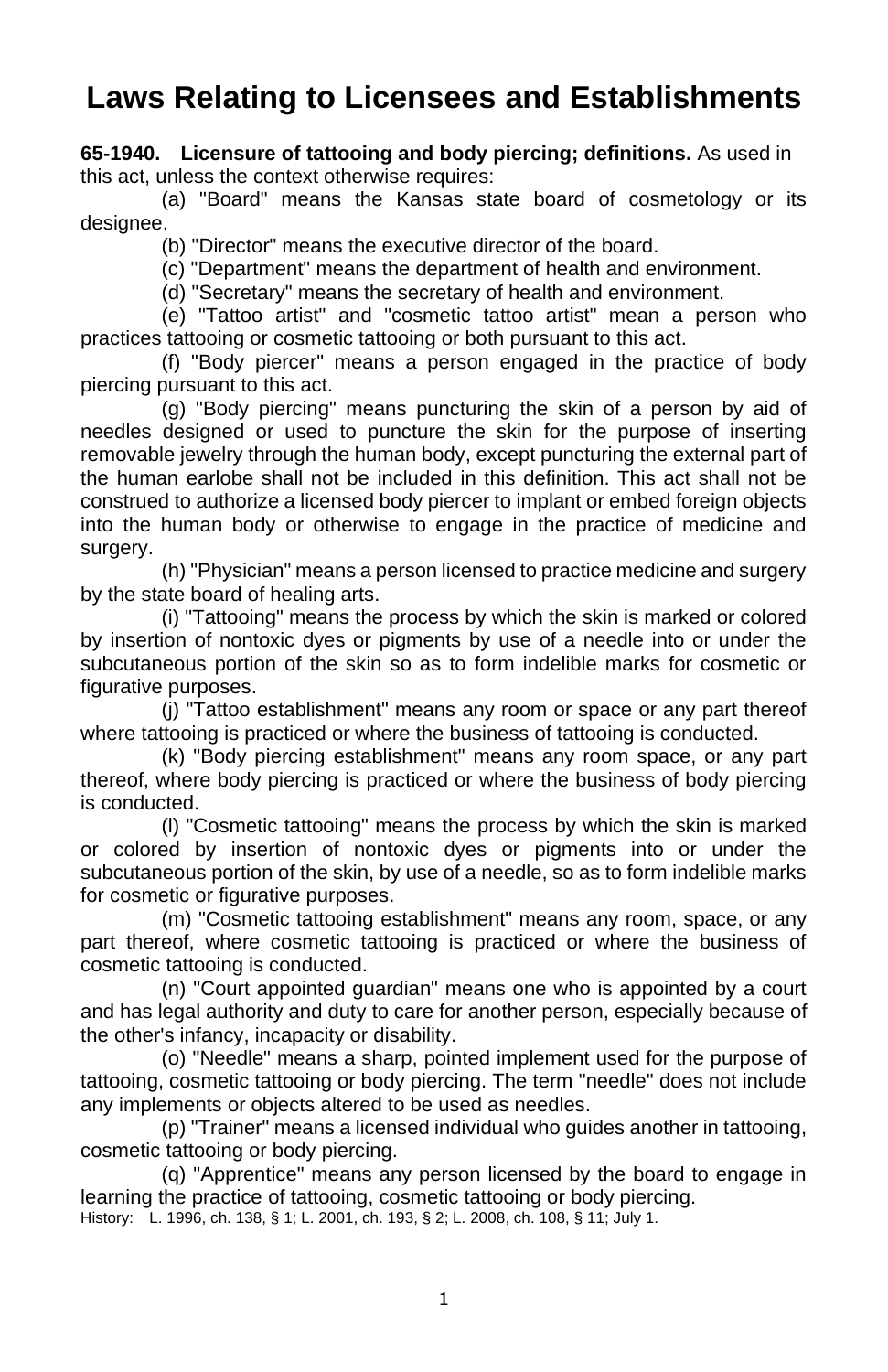**65-1941**. **Same; license required to perform certain activities; exceptions; penalty; action to enjoin unauthorized activities; cease and desist orders.** (a) No person, including a tattoo artist, cosmetic tattoo artist or body piercer, shall perform tattooing, cosmetic tattooing or body piercing on another person, display a sign or in any other way advertise or purport to be a tattoo artist, cosmetic tattoo artist or body piercer unless that person holds a valid license issued by the board.

This act does not prevent or affect the use of tattooing, cosmetic tattooing or body piercing by a physician, a person under the control and supervision of a physician, a licensed dentist, a person under the control and supervision of a licensed dentist, an individual performing tattooing, cosmetic tattooing or body piercing solely on such individual's body.

(b) Violation of subsection (a) is a class A nonperson misdemeanor.

(c) The board may bring an action to enjoin any person required to be licensed under K.S.A. 65-1940 through 65-1954, and amendments thereto, from practicing body piercing, tattooing or cosmetic tattooing if such person does not hold a currently valid license authorizing the person to engage in such practice.

The board may bring an action to enjoin any person from operating an establishment required to be licensed under K.S.A. 65-1940 through 65-1954, and amendments thereto, if such person does not hold a currently valid establishment license.

(d) The board may order the remedying of any violations of rules and regulations of the board or any provision of this act and the board may issue a cease and desist order upon board determination that the holder of a license has violated any order of the board, any rules and regulations of the board or any provision of K.S.A. 65-1940 through 65-1954, and amendments thereto.

History: L. 1996, ch. 138, § 2; L. 2001, ch. 193, § 3; L. 2008, ch. 108, § 12; July 1.

**65-1942. Same; prohibited acts; penalty.** (a) No person shall:

(1) Sell, barter or offer to sell or barter a license;

(2) purchase or procure by barter a license with intent to use it as evidence of the person's qualification to practice tattooing, cosmetic tattooing or body piercing;

(3) alter materially a license with fraudulent intent;

(4) use or attempt to use as a valid license a license which has been purchased, fraudulently obtained, counterfeited or materially altered; or

(5) willfully make a false, material statement in an application for licensure or for renewal of a license.

(b) A violation of subsection (a), and amendments thereto, is a class A nonperson misdemeanor.

(c) No person shall:

(1) produce an indelible mark or figure on the body of another by scarring using scalpels or other related equipment;

(2) produce an indelible mark or figure on the body of another by branding using a hot iron or other instrument; or

(3) use any other instrument other than a needle, as defined in K.S.A. 65- 1940, and amendments thereto, for the purpose of tattooing, cosmetic tattooing or body piercing.

(d) A violation of any of the prohibitions in subsection (c) is a class A misdemeanor. History: L. 1996, ch. 138, § 3; L. 2001, ch. 193, § 4; L. 2008, ch. 108, § 13; July 1.

**65-1943**. **Same; application for licensure; fees; requirements for licensure**; **apprentice license; temporary permit**. (a) An applicant for licensure shall pay a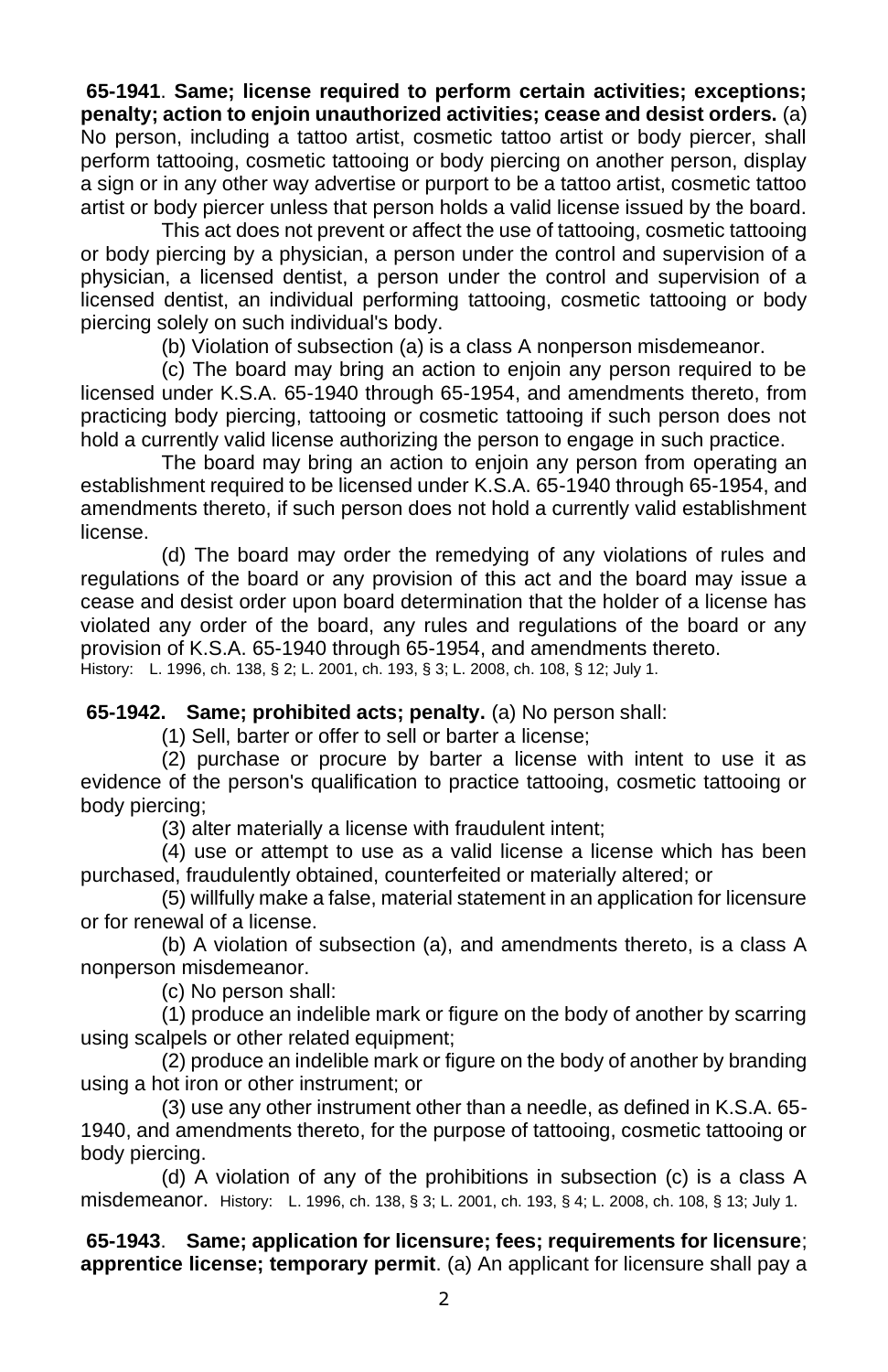non-refundable fee established by rules and regulations adopted by the board and shall show to the satisfaction of the board that the applicant:

(1) Has complied with the provisions of this act and the applicable rules and regulations of the secretary;

(2) is not less than 18 years of age;

(3) has a high school diploma or equivalent education;

(4) has submitted evidence of completion of education or training prescribed and approved by the board as follows:

(A) A training program under the direct supervision of a licensed tattoo artist, cosmetic tattoo artist or body piercer approved and licensed as a trainer by the board, or another state, in the area of practice in which the person seeks licensure;

(B) has performed at least 50 completed procedures;

(C) pays a non-refundable application fee set by the board;

(D) provides verification of training;

(E) completes eight hours of continuing education, approved by the board, in infection control and blood-borne pathogens, in addition to the infection control curriculum requirement; and

(F) has successfully completed an examination approved, administered or recognized by the board.

(b) An applicant for apprentice licensure shall be required to pay a nonrefundable fee established by rules and regulations adopted by the board and shall submit an application to the board showing to the satisfaction of the board that the applicant:

(1) Is not less than 18 years of age;

(2) has a high school diploma or equivalent education; and

(3) will be studying under a trainer approved by the board.

(c) Any applicant who possesses the necessary qualifications to take an examination, as determined by the board, upon application and payment of a nonrefundable fee established by regulations adopted by the board, may be issued a temporary permit by the board to practice cosmetic tattooing, tattooing, or body piercing until the next regular examination conducted by the board.

(d) As a condition of biennial license renewal, licensees shall complete five hours of continuing education, approved by the board, in infection control and blood-borne pathogens, in addition to paying any non-refundable renewal fee set by the board. Successfully completing the exam is not a substitute for continuing education requirements.

(e) If an applicant seeks renewal within six months after the expiration of the practitioner's license, the license may be renewed by submitting, within the six month late renewal period:

(1) The non-refundable renewal fee;

(2) the non-refundable delinquent fee; and

(3) documentation of completion of eight hours of continuing education, approved by the board, in infection control and blood-borne pathogens.

(f) If an applicant seeks renewal more than six months after the expiration of a practitioner's license, the license may be renewed by submitting:

(1) The application and application fee;

(2) the renewal fee;

(3) the delinquent fee; and

(4) documentation of completion of eight hours of continuing education, approved by the board, in infection control and blood-borne pathogens. The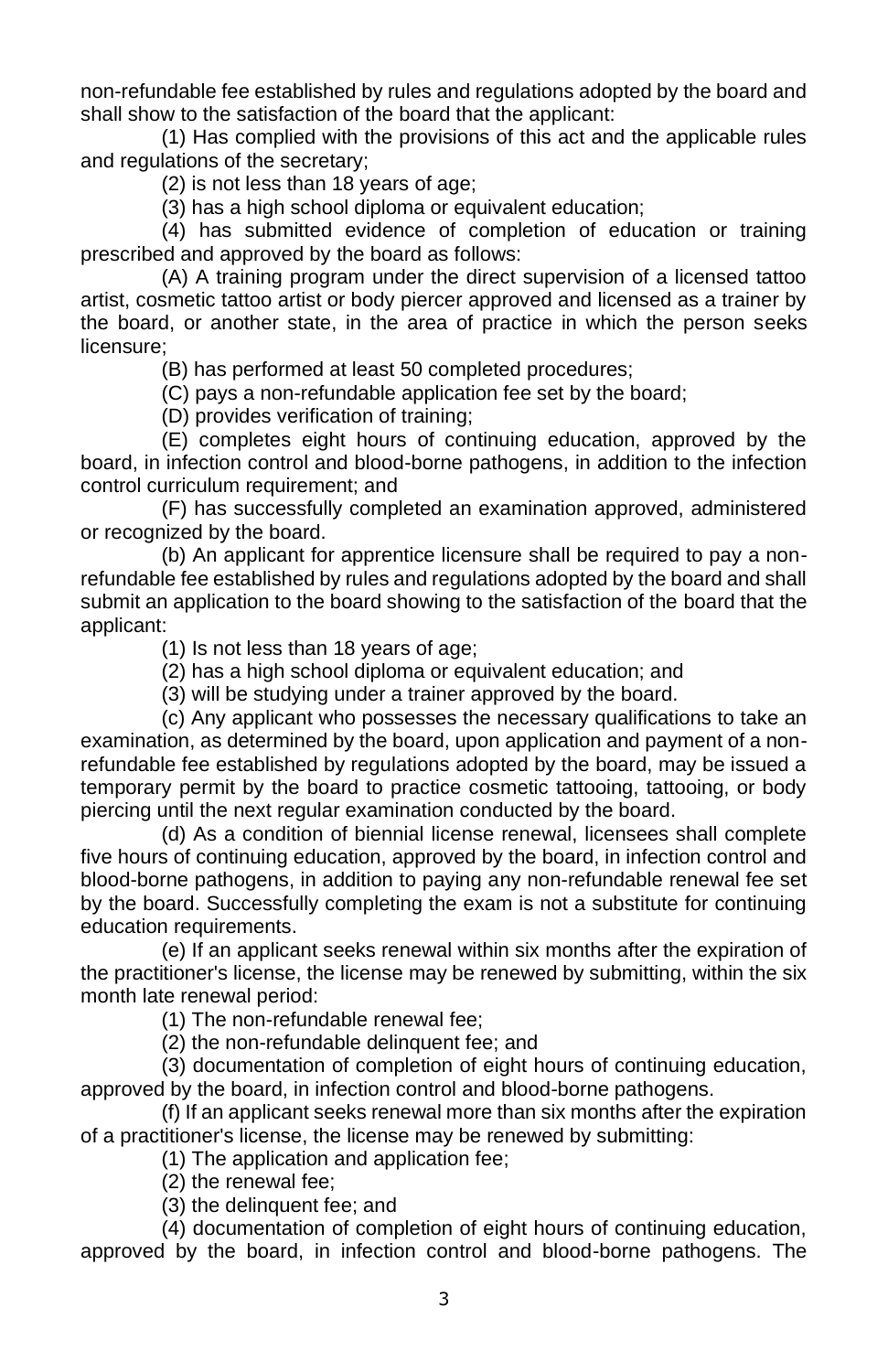continuing education hours shall have been obtained within two months of the submission of the application and fees.

(g) An applicant seeking a license as a trainer shall:

(1) Pay any fees set by the board;

(2) concurrently maintain a practitioner's license;

(3) have no more than one apprentice at any time; and

(4) maintain direct supervision of the apprentice.

(h) All application, renewal and delinquent fees shall be non-refundable.

History: L. 1996, ch. 138, § 4; L. 2008, ch. 108, § 14; July 1; L. 2014, ch. 130, § 5; July 1 .

**65-1944**. **Same; address of place of business, licensee to notify board in writing; license to be posted; record of address of licensed facility; notices to licensee; issuance of license.** (a) A person who holds a license shall notify the board in writing of the regular address of the licensed establishment where the person performs or intends to perform tattooing, cosmetic tattooing or body piercing and shall keep the license conspicuously posted in the establishment at all times.

(b) The board shall keep a record of the place or places of business of each person who holds a license.

(c) Any notice required to be given by the board to a person who holds a license may be given by mailing the notice to the address of the last place of business of which the person has notified the board.

(d) The board shall issue to each qualified applicant a license to operate a tattooing, cosmetic tattooing or body piercing establishment and to advertise tattooing, cosmetic tattooing or body piercing services for which the establishment is licensed.

(e) Each establishment for tattooing, cosmetic tattooing or body piercing shall conspicuously post the establishment's license in the establishment at all times. History: L. 1996, ch. 138, § 5; L. 2008, ch. 108, § 15; L. 2014, ch. 130, § 5; July 1 .

**65-1945**. **Same; expiration; renewal; continuing education.** (a) Except as otherwise provided in this section, a license issued under K.S.A. 65-1950, and amendments thereto, expires two years after the date of issue unless renewed by payment of the required non-refundable renewal fee. If payment is transmitted by postal service, the envelope must be postmarked on or before the expiration of the license.

(b) All tattoo artists, cosmetic tattoo artists and body piercers must participate in continuing education, with guidelines and effective date to be established by rules and regulations of the board. History: L. 1996, ch. 138, § 6; L. 2008, ch. 108, § 16; L. 2014, ch. 130, § 5; July 1 .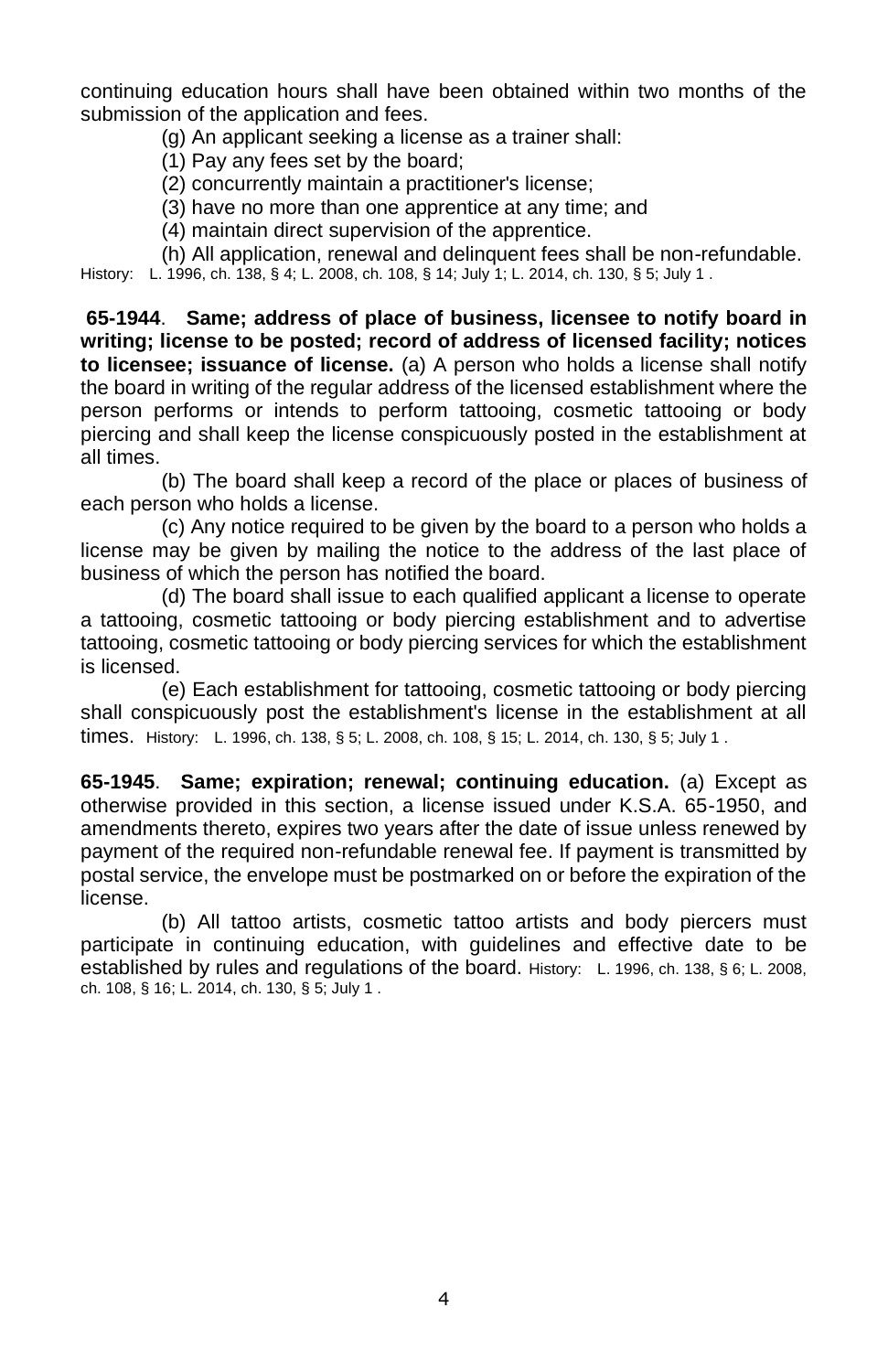**65-1946**. **Same; standards for licensure.** Licensed practicing tattoo artists, cosmetic tattoo artists and body piercers shall meet the following standards and any others the board may adopt by rules and regulations:

(a) Tattoo artists, cosmetic tattoo artists and body piercers, and their establishments shall comply with all applicable sanitation standards adopted by the secretary pursuant to K.S.A. 65-1,148, and amendments thereto;

(b) practicing tattoo artists, cosmetic tattoo artists and body piercers shall be equipped with appropriate sterilizing equipment, with availability of hot and cold running water and a covered waste receptacle; and

(c) case history cards shall be kept for each client for a period of five years. History: L. 1996, ch. 138, § 7; L. 2002, ch. 187, § 15; L. 2008, ch. 108, § 17; July 1.

**65-1947**. **Same; grounds for revocation, suspension, refusal to issue or renew, censure, limitation or conditioning of licenses and assessment of fines.** (a) The board may revoke, censure, limit or condition, suspend, refuse to issue or renew any license issued under this act, or assess a fine, not to exceed \$1,000 per violation, on any person or licensee upon proof that a person or licensee:

(1) Has been convicted of a violation under K.S.A. 65-1942, and amendments thereto;

(2) has been convicted of any felony offense in this or any other state and fails to demonstrate, to the board's satisfaction, that such person or licensee has been sufficiently rehabilitated to warrant the public's trust. The board may make recommendations to an applicant as to what constitutes proof of rehabilitation;

(3) has misrepresented, misstated or failed to disclose personal qualifications or other information necessary to practice tattooing, cosmetic tattooing or body piercing in any communication to the board;

(4) has used, caused or promoted the use of any advertising matter, promotional literature, warranty, label, insignia or any other representation, however disseminated or published, that is false, misleading or deceptive;

(5) has deceived the public by acting in a manner as to mislead clients as to the person's professional status;

(6) has employed directly or indirectly any suspended or unlicensed person to perform any tattooing, cosmetic tattooing or body piercing covered by this act;

(7) has obtained or attempted to obtain a license through fraud, bribery, deceit, misrepresentation, or other misconduct;

(8) has practiced tattooing, cosmetic tattooing or body piercing under a false, misleading or deceptive name;

(9) has failed, if a licensed tattoo artist, cosmetic tattoo artist or body piercer, to maintain a business address and telephone number at which the licensee may be reached during business hours;

(10) has failed, if a nonpracticing tattoo artist, cosmetic tattoo artist or body piercer, to provide the board with a home address and telephone number;

(11) has failed to properly and reasonably accept responsibility for the actions of employees;

(12) has practiced tattooing, cosmetic tattooing or body piercing with a mental or physical illness that affects ability to perform or endangers the public;

(13) has demonstrated gross incompetence in performing tattooing, cosmetic tattooing or body piercing;

(14) has become a danger to the public by reason of alcohol or drug abuse; or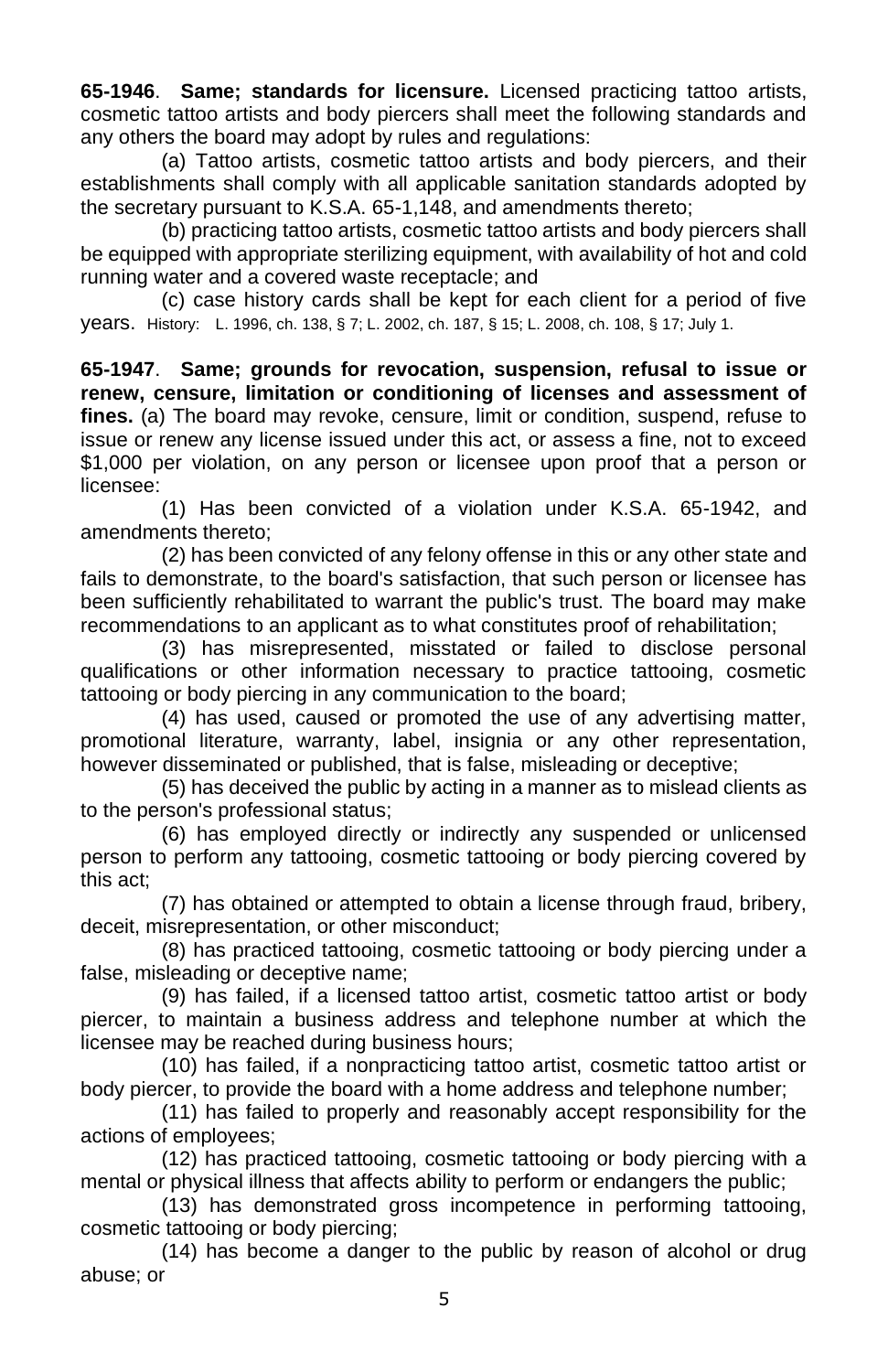(15) has violated any of the provisions of this act or rules and regulations adopted by the board pursuant to this act. History: L. 1996, ch. 138, § 8; L. 2008, ch. 108, § 18; July 1.

**65-1948**. **Same; powers and duties of board.** The powers and duties of the board as related to this act are as follows:

(a) To authorize all disbursements necessary to carry out the provisions of this act;

(b) to determine training and experience requirements for taking the examination and to supervise and administer examinations to test the knowledge of applicants for licensure;

(c) to license persons who apply to the board and who have qualified to practice tattooing, cosmetic tattooing or body piercing;

(d) to renew licenses;

(e) to appoint representatives to conduct or supervise the examination of applicants for licensure;

(f) to designate the time and place for examining applicants for licensure;

(g) to carry out, together with the department or separately, the periodic inspection of establishments of persons who are licensed to practice tattooing, cosmetic tattooing or body piercing;

(h) to issue a tattooing, cosmetic tattooing or body piercing establishment license to qualified applicants upon compliance with this act; and

(i) to appoint or employ subordinate employees. History: L. 1996, ch. 138, § 9; L. 2008, ch. 108, § 19; July 1.

**65-1949**. **Same; education and training standards prescribed for practice, rules and regulations; testing for knowledge of safety and infection control techniques; inspection of establishments.** (a) The board shall adopt rules and regulations to prescribe education and training standards for each of the practices of tattooing, cosmetic tattooing and body piercing.

(b) An applicant seeking licensure as a tattoo artist, cosmetic tattoo artist or body piercer shall be required to demonstrate knowledge of safety and infection control techniques by means of a test conducted by the board.

(c) Each tattoo, cosmetic tattoo or body piercing establishment shall be inspected by the board to ensure that proper safety and infection control techniques are followed before an establishment license is issued. History: L. 1996, ch. 138, § 10; L. 2008, ch. 108, § 20; July 1.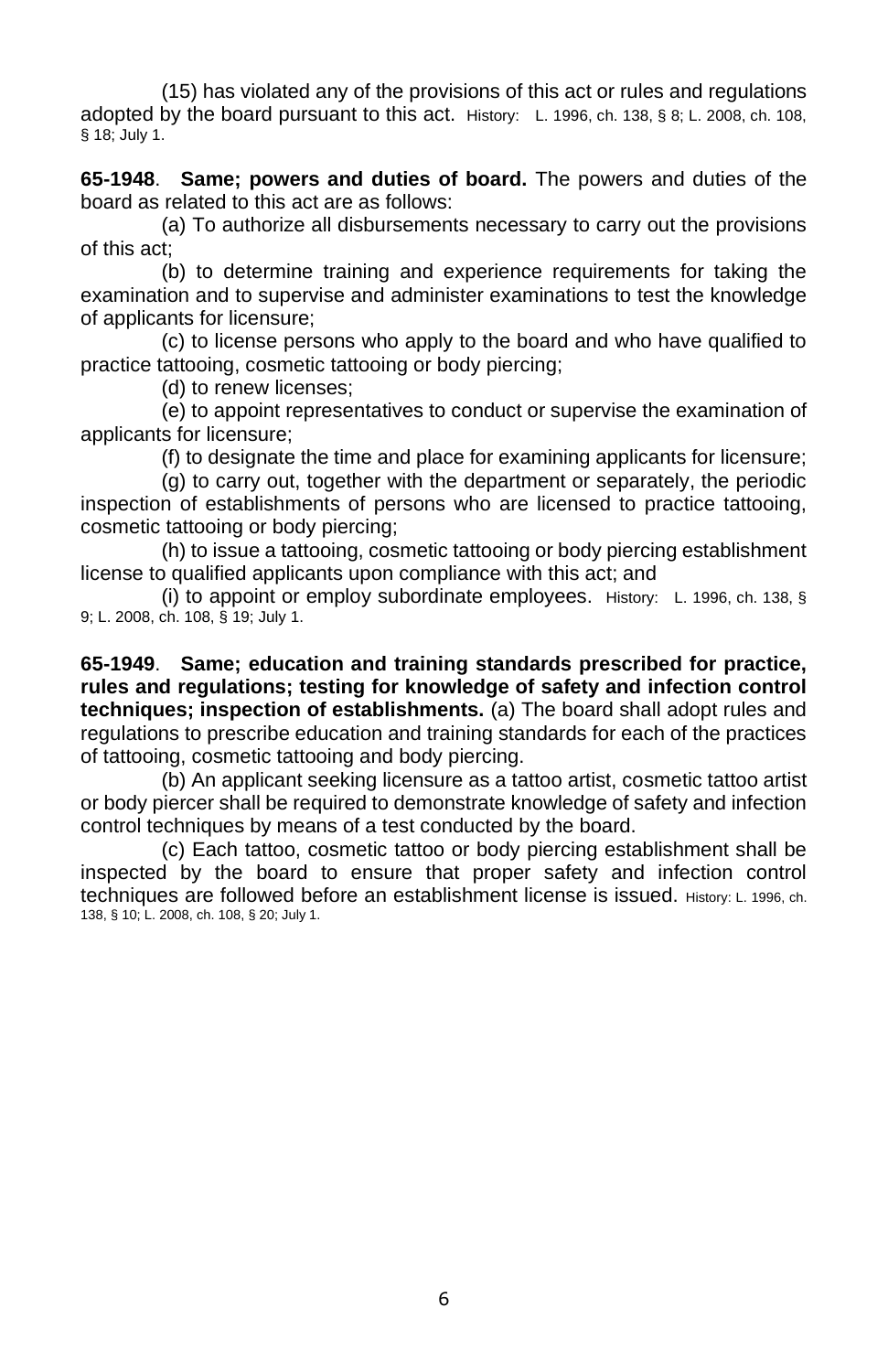**65-1950**. **Same; licensure; fees.** (a) The board shall assess, by rules and regulations adopted by the board, such non-refundable fees as are necessary to carry out the provisions of this act.

(b) The board shall license each applicant, without discrimination, who proves to the satisfaction of the board, fitness for such licensure as required by this act and upon payment of a non-refundable fee established by the board under this section. Except as provided in K.S.A. 65-1945, and amendments thereto, the board shall issue to the applicant a license that expires two years after the date of issuance.

(c) The board shall establish all fees under this act. The fees and charges established under this section shall not exceed the cost of administering the regulatory program under this act pertaining to the purpose for which the fee or charge is established. History: L. 1996, ch. 138, § 11; L. 2008, ch. 108, § 21; July 1; L. 2014, ch. 130, § 5; July 1 .

**65-1951**. **Same; moneys received by board deposited in state treasury; credited to state general fund and cosmetology fee fund.** The board, the director or a person authorized by the board shall remit all moneys received by or for it from fees, charges or penalties to the state treasurer in accordance with the provisions of K.S.A. 72-4215, and amendments thereto. Upon receipt of each such remittance the state treasurer shall deposit the entire amount in the state treasury. Ten percent of each such deposit shall be credited to the state general fund and the balance shall be credited to the cosmetology fee fund. History: L. 1996, ch. 138, § 12; L. 2001, ch. 5, § 233; L. 2011, ch. 53, § 30; July 1.

**65-1953**. **Same; performance of body piercing or tattooing on persons under 18, written and notarized consent; penalties.** No person shall perform body piercing, cosmetic tattooing or tattooing on or to any person under 18 years of age without the prior written and notarized consent of the parent or court appointed guardian of such person and the person giving such consent must be present during the body piercing, cosmetic tattooing or tattooing procedure. The written permission and a copy of the letters of guardianship when such permission is given by a guardian, shall be retained by the person administering such body piercing, cosmetic tattooing or tattooing for a period of five years. Violation of this section is a class A misdemeanor. History: L. 1996, ch. 138, § 14; L. 2001, ch. 193, § 5; L. 2008, ch. 108, § 22; July 1.

**65-1954**. **Same; penalties; civil fines; costs and attorney fees; disposition of proceeds.** (a) The board, in addition to any other penalty prescribed under the act governing tattoo artists, cosmetic tattoo artists or body piercers, may assess civil fines and costs, including attorney fees, after proper notice and an opportunity to be heard, against any person or entity for a violation of the statutes, rules and regulations or orders enforceable by the board in an amount not to exceed \$5,000 for the first violation, \$10,000 for the second violation and \$15,000 for the third violation and for each subsequent violation.

(b) In determining the amount of penalty to be assessed pursuant to this section, the board may consider the following factors among others: (1) Willfulness of the violation; (2) repetitions of the violation; and (3) magnitude of the risk of harm caused by the violation.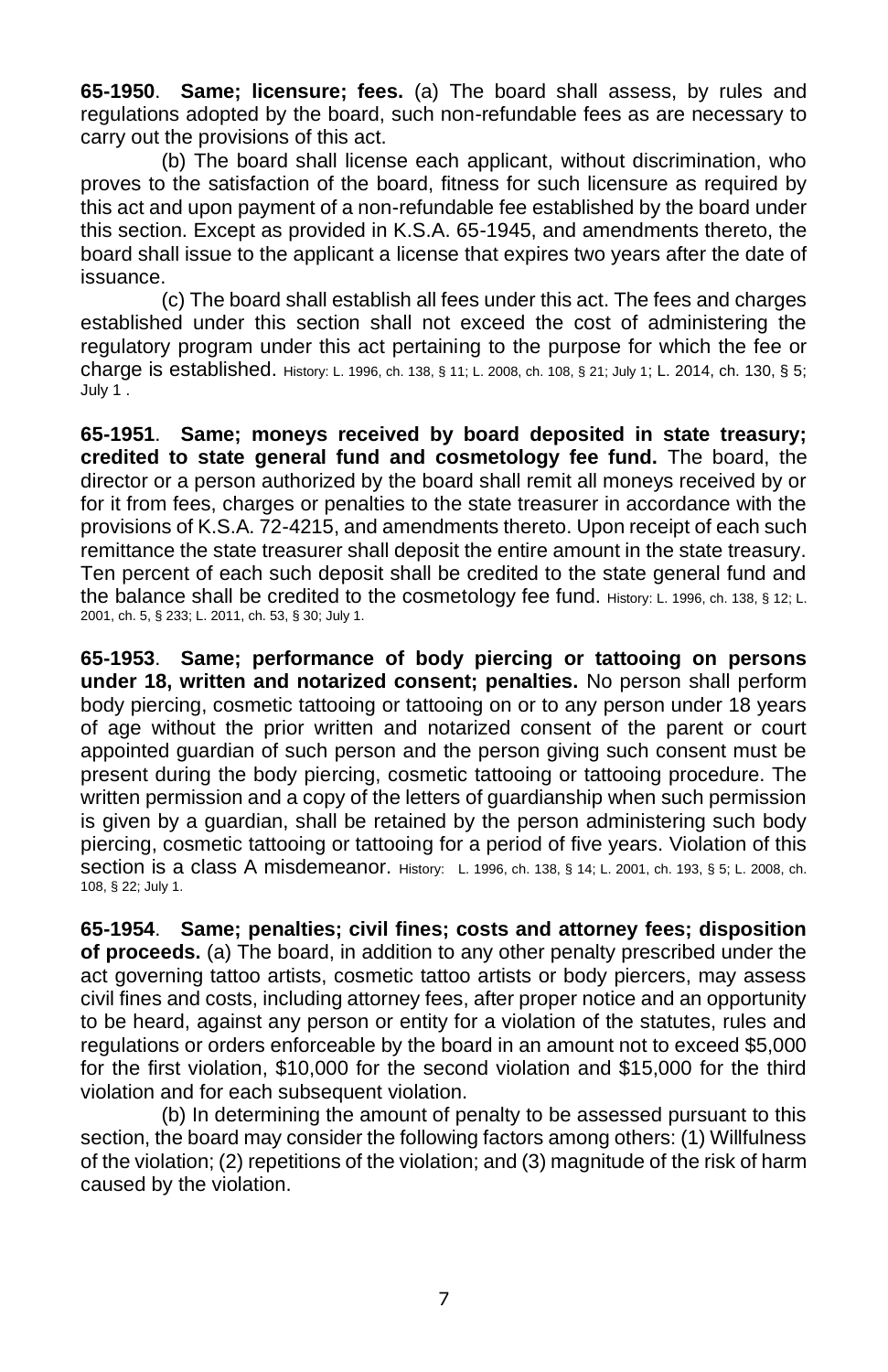(c) In addition to a civil penalty and costs, the board may assess investigation and hearing costs against any individual required to be licensed, pursuant to this act, for proceedings which have resulted in a successful action by the board against the individual under K.S.A. 65-1947, and amendments thereto.

(d) All civil fines assessed and collected under this section shall be remitted to the state treasurer in accordance with the provisions of K.S.A. 75-4215, and amendments thereto. Upon receipt of each such remittance, the state treasurer shall deposit the entire amount in the state treasury to the credit of the cosmetology fee fund. All costs assessed under this section shall be remitted to the state treasurer in accordance with the provisions of K.S.A. 75-4215, and amendments thereto. Upon receipt of each such remittance, the state treasurer shall deposit the entire amount in the state treasury to the credit of the state general fund. History: L. 1996, ch. 138, § 15; L. 2001, ch. 5, § 234; L. 2008, ch. 108, § 23; July 1.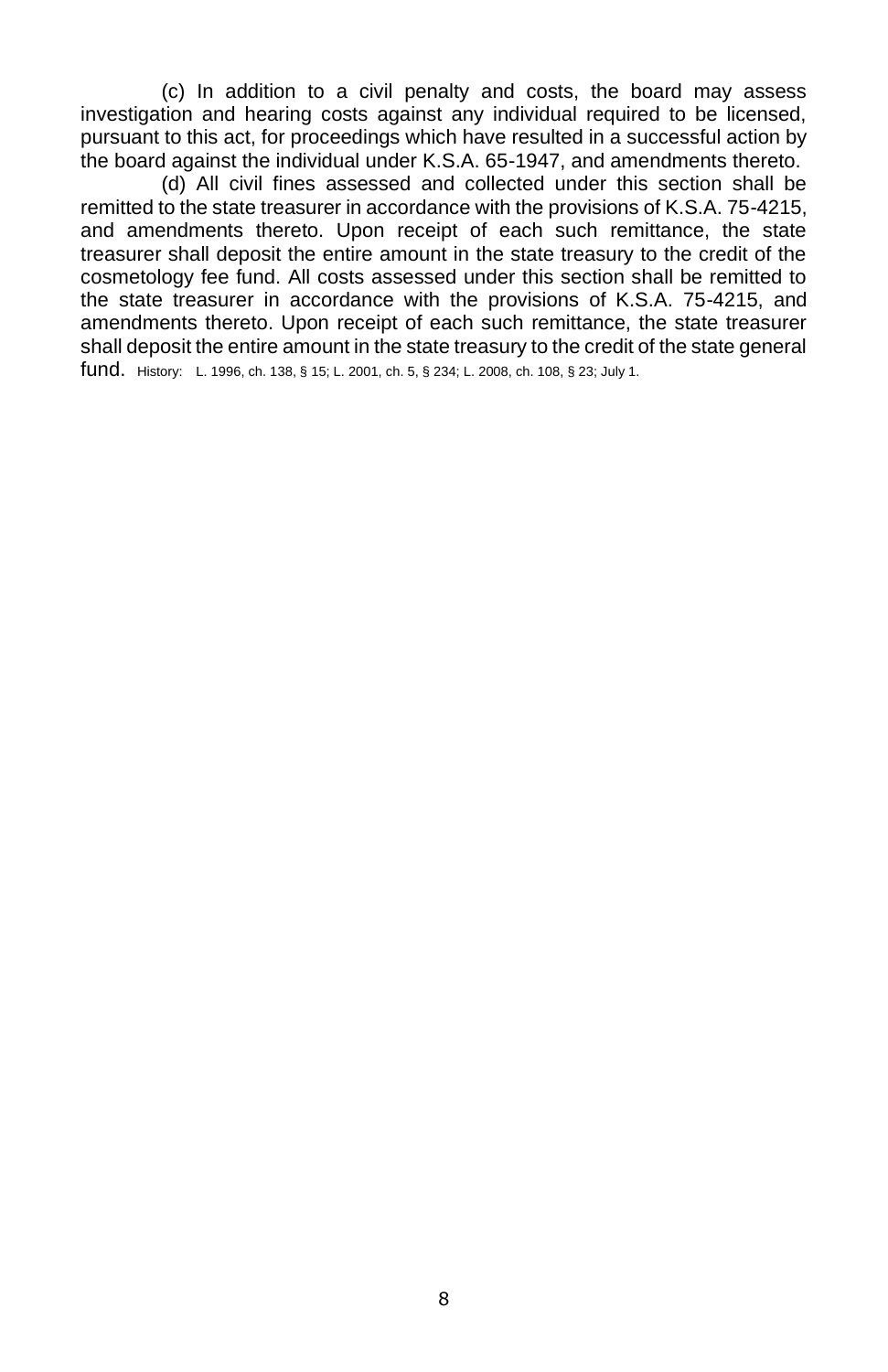### **Laws Relating to the Kansas Board of Cosmetology**

**74-2701. Kansas state board of cosmetology; appointment; qualifications; terms; chairperson; executive director, treasurer; vacancies; oath.** (a) There is hereby created the Kansas state board of cosmetology, the members of which shall be appointed by the governor, to regulate the practice of the profession of cosmetology in Kansas.

Not more than four members shall be of the same political party. Three members shall be licensed under the provisions of K.S.A. 65-1901 through 65- 1912, and amendments thereto, at least two of whom shall be licensed cosmetologists; one member shall be a licensed permanent color technician and tattoo artist or a licensed body piercer; one member shall be an owner and licensed operator of a tanning facility; one member shall be a person who holds a valid school license issued by the board or a person who is engaged in the day-to-day operation of a school licensed by the board; and two members shall represent the general public interest.

If none of the licensed cosmetologist members of the board is an African-American, at least one member representing the general public interest shall be an African-American.

No manufacturer, wholesaler or retailer of cosmetic supplies or equipment used by the profession of cosmetology, or any representative of such manufacturer, wholesaler or retailer, shall become a member of the board.

(b) Members of the board serving prior to the effective date of this act may be reappointed as provided in this section. Of the members first appointed to the board on and after the effective date of this act, two members shall be appointed for terms of one year, two members shall be appointed for terms of two years and three members shall be appointed for terms of three years. Thereafter each member of the board shall be appointed for a term of three years, and until a successor is appointed and qualifies. The board shall annually select a chairperson from its membership.

(c) The governor shall appoint an executive director who shall serve at the pleasure of the governor. The executive director shall also be the treasurer of the board and shall keep a record of the proceedings and perform such other duties as the board shall direct.

(d) When a vacancy occurs by death or resignation, appointees to the board shall have the prescribed qualifications. All vacancies in the board shall be filled by the governor for the unexpired terms. The members of the board shall take the oath of office prescribed for public officers before entering upon the discharge of their duties. History: L. 1927, ch. 245, § 4; L. 1961, ch. 385, § 1; L. 1963, ch. 316, § 4; L. 1967, ch. 434, § 34; L. 1969, ch. 370, § 1; L. 1978, ch. 308, § 60; L. 1981, ch. 249, § 4; L. 1992, ch. 262, § 10; L. 1996, ch. 138, § 16; L. 1998, ch. 160, § 13; L. 2002, ch. 187, § 16; July 1.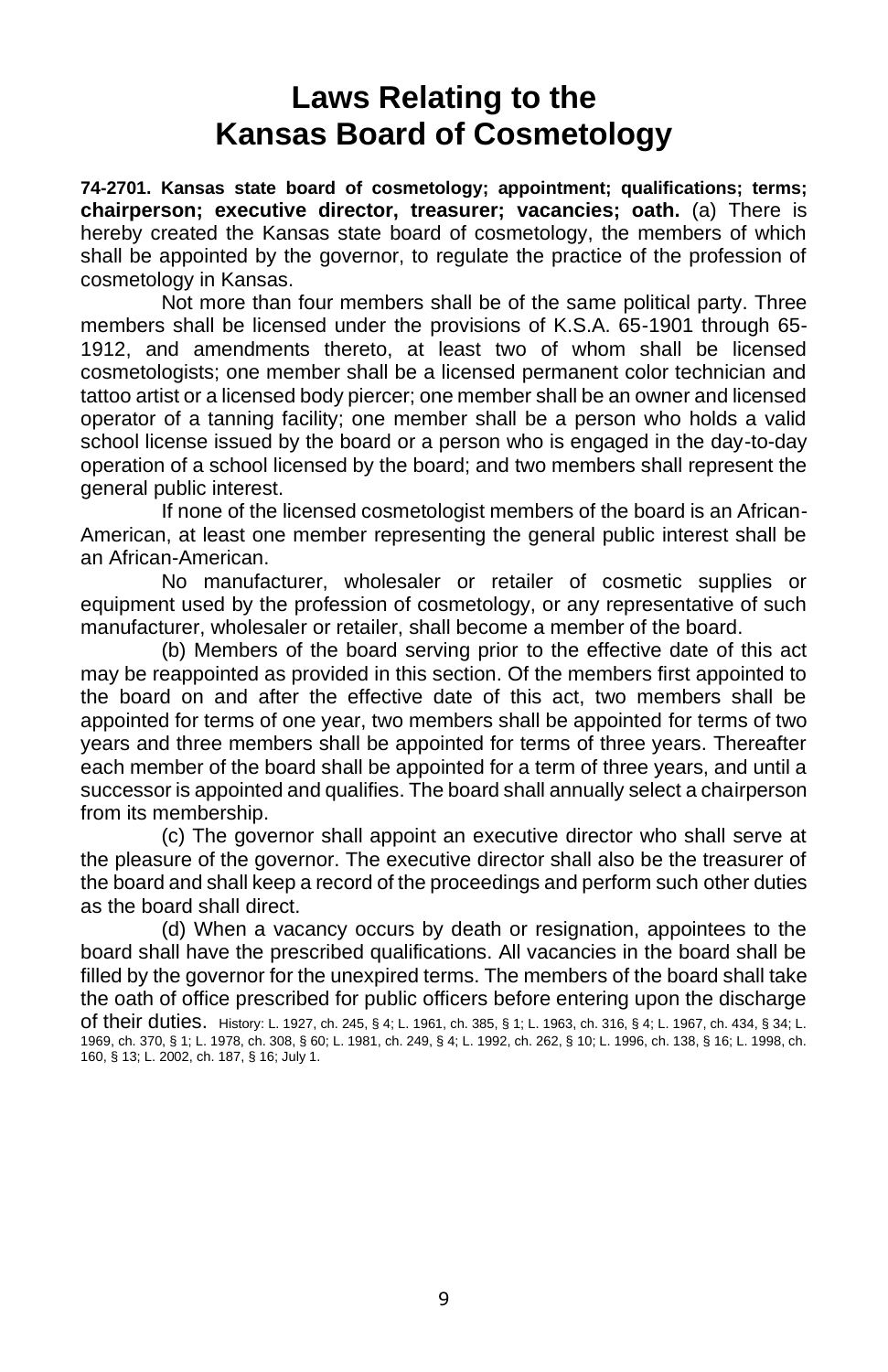**74-2702. Meetings of board; records and register; seal; oaths; employees; inspectors, duties; salary of executive director; compensation and expenses of members.** (a) The Kansas state board of cosmetology shall meet immediately after appointment and determine policies of the board and conduct any business that may be before such board, and said officers thereafter shall meet as required by law, at times designated by the board and shall also meet on the call of the chairman.

The executive director shall not be entitled to vote at such meetings.

Said board shall keep a record of its proceedings and a register of the names of applicants for licenses, showing whether the licenses were granted or refused.

Said board shall have a seal, and each of said members of said board shall have the authority and be empowered, for all purposes and duties of said board in connection therewith, to administer oaths.

The chairman with the approval of the board shall have the power to appoint inspectors who shall perform all of the inspection duties of the board and may employ such additional help as may in his or her judgment be necessary to properly carry out the provisions of this act.

(b) All employees appointed as herein authorized, except the executive director, shall be within the classified service of the Kansas civil service act.

The executive director shall be within the unclassified service of the Kansas civil service act and shall receive an annual salary to be fixed by the board, with the approval of the state finance council.

Members of the state board of cosmetology attending meetings of such board, or attending a subcommittee meeting thereof authorized by such board, shall be paid compensation, subsistence allowances, mileage and other expenses as provided in K.S.A. 75-3223. History: L. 1927, ch. 245, § 5; L. 1933, ch. 279, § 1; L. 1943, ch. 269, §16; L. 1945, ch. 253, § 3; L. 1951, ch. 361, § 4; L. 1961, ch. 385, § 2; L. 1965, ch. 458, § 12; L. 1967, ch. 443, § 11; L. 1969, ch. 370, § 2; L. 1974, ch. 348, § 57; L. 1975, ch. 322, § 10; July 1.

**74-2702a. Rules and regulations of board.** The Kansas state board of cosmetology may adopt rules and regulations as may be necessary for the administration of matters within the jurisdiction of the board. History: L. 1969, ch. 370, § 3; L. 1995, ch. 119, § 3; July 1.

**74-2703. Meetings of board; examination of applicants.** It shall be the duty of such board to meet at least twice each year, and at such times and places as it may deem advisable, and shall at such times hold examinations of such applicants as shall have applied for licensure. History: L. 1927, ch. 245, § 6; L. 1933, ch. 279, § 2; L. 1943, ch. 222, § 9; L. 1998, ch. 160, § 14; May 21.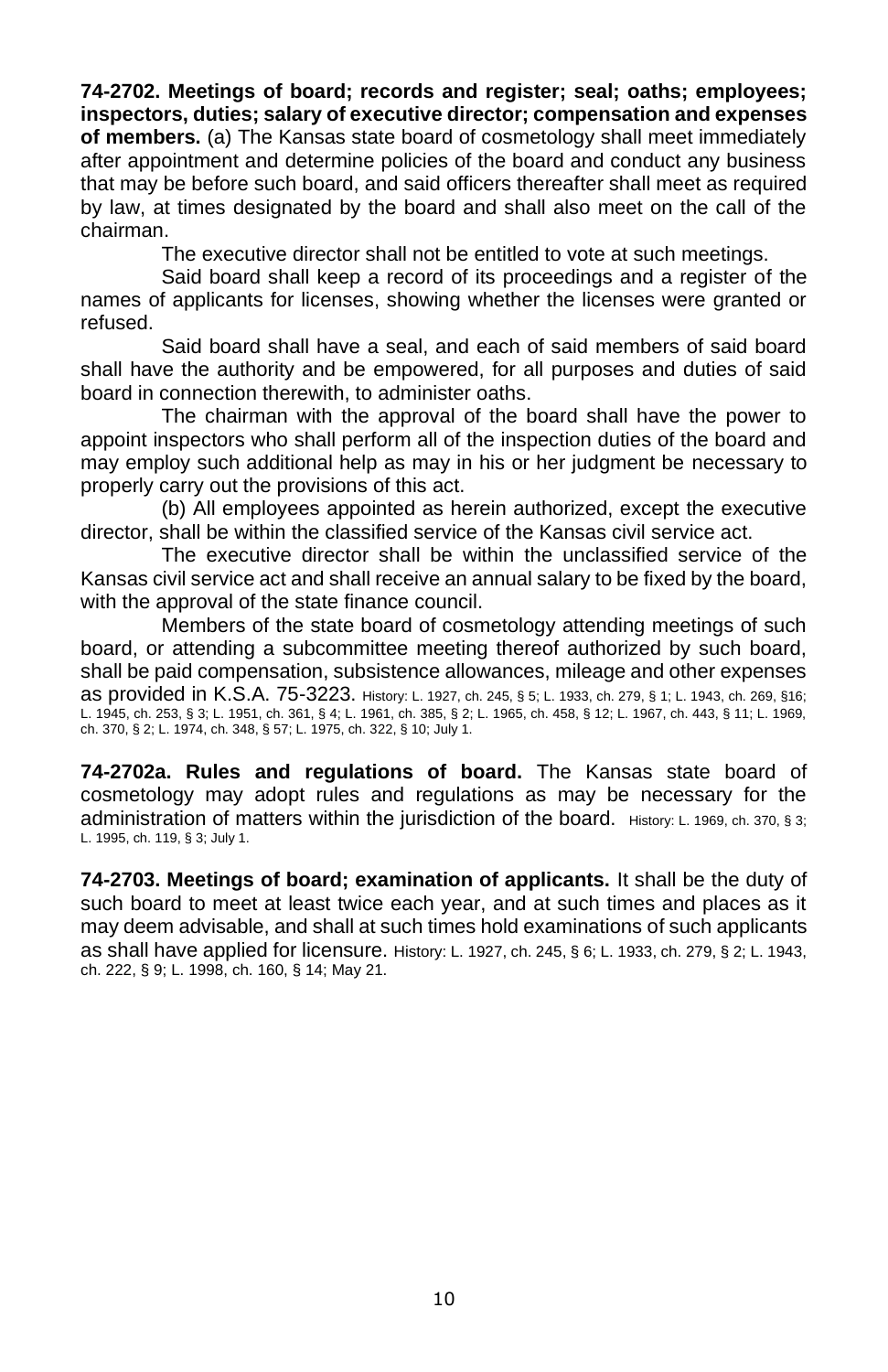**74-2704. Fees and moneys, disposition; cosmetology fee fund.** All fees and payments required to be paid by applicants for examinations or licenses, shall be paid to the executive director of the Kansas state board of cosmetology or the board's designee.

The executive director, or the board's designee, shall remit all moneys received from fees, charges or penalties to the state treasurer in accordance with the provisions of K.S.A. 75-4215, and amendments thereto.

Upon receipt of each such remittance, the state treasurer shall deposit the entire amount in the state treasury.

Ten percent of each such deposit shall be credited to the state general fund and the balance shall be credited to the cosmetology fee fund. All expenditures from such fund shall be made in accordance with appropriation acts upon warrants of the director of accounts and reports issued pursuant to vouchers approved by the executive director or by a person or persons designated by the board. History: L. 1927, ch. 245, § 13; L. 1929, ch. 217, § 2; L. 1956, ch. 52, § 22; L. 1957, ch. 431, § 18; L. 1961, ch. 385, § 3; L. 1963, ch. 398, § 25; L. 1973, ch. 309, § 30; L. 1975, ch. 322, § 11; L. 1998, ch. 160, § 15; L. 2001, ch. 5, § 312; L. 2011, ch. 53, § 47; July 1

**74-2705. Fiscal year of cosmetology board.** On July 1, 1929, the fiscal year of business of the board of registration for cosmetologists shall, to conform with the fiscal business year of the state, begin with July 1 and end with June 30 of each year thereafter. History: L. 1929, ch. 217, § 1; March 20.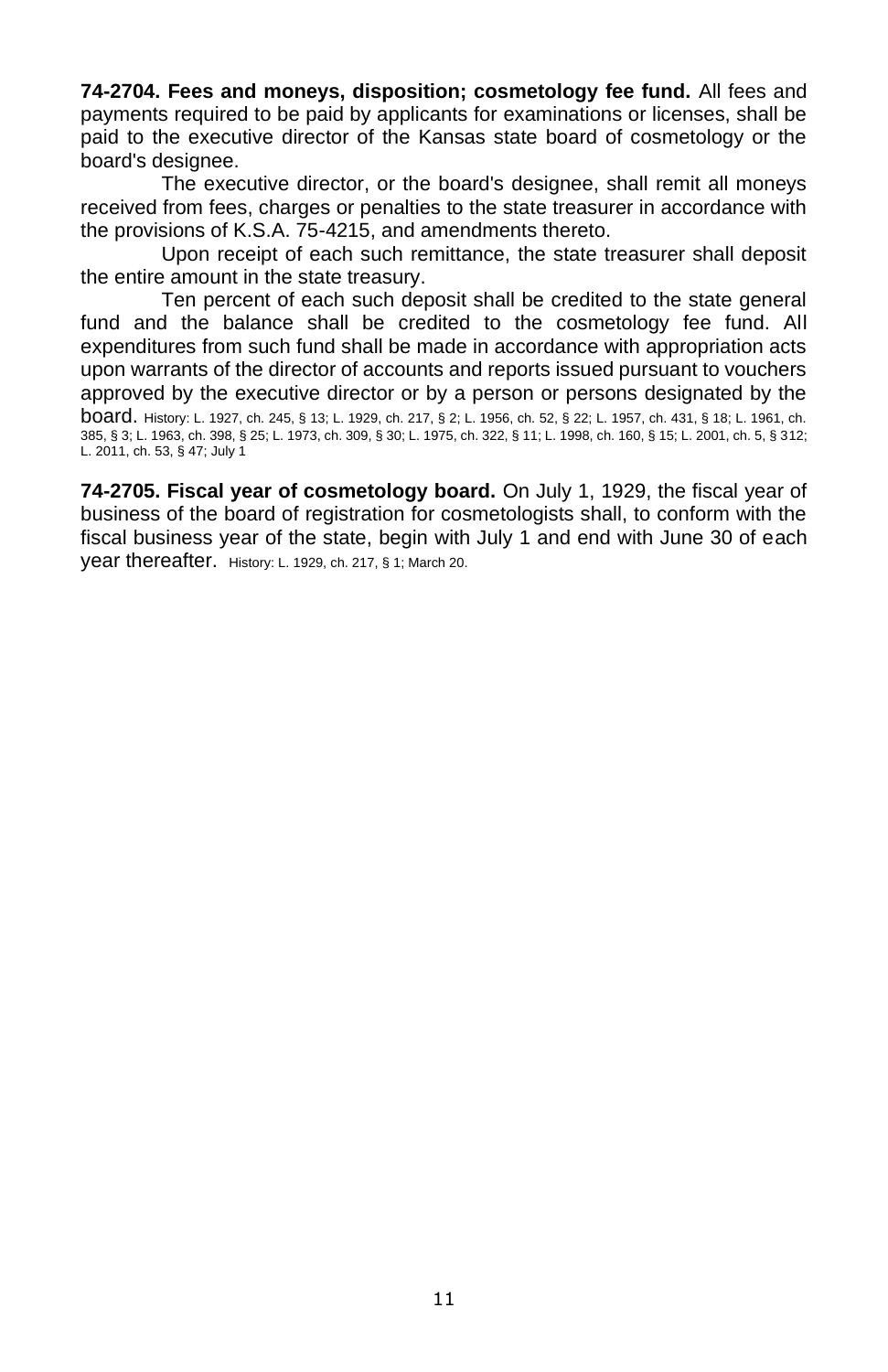### **Rules and Regulations Exams, Licensure, Establishments, Inspections and Infection Control**

**69-15-1. Definitions.** Each of the following terms, as used in this article, shall have the meaning specified in this regulation: (a) "Antiseptic" means a chemical germicide used on skin and tissue to stop or inhibit the growth of bacteria.

(b) "Clean" means washed with soap or detergent to remove all soil and dirt.

(c) "Closed-book" means without aid from or availability of written material, including materials stored or accessed on an electronic device.

(d) "Completed procedure" means, for the purposes of determining qualification for licensure, a tattoo or piercing that has been finished, including any touchups or additional work following initial healing, with the client released from service.

(e) "Conch," when used to describe an ear piercing, means the piercing of the concha, which is the deep, bowl-shaped central shell of the ear.

(f) "Disinfectant" means an agent used on inanimate surfaces that is intended to destroy or irreversibly inactivate specific viruses, bacteria, or pathogenic fungi.

(g) "Enclosed storage area" means a separate room, closet, cupboard, or cabinet.

(h) "Establishment" means tattoo establishment, body piercing establishment or cosmetic tattooing establishment.

(i) "Equivalent" means comparable but not identical, and covering the same subject matter.

(j) "Gross incompetence" means a demonstrated lack of ability, knowledge, or fitness to effectively or safely perform services for which one is licensed.

(k) "Infectious or contagious disease" means any disease that is diagnosed by a licensed health care professional as being contagious or transmissible, as designated in K.A.R. 28-1-2, and that could be transmitted during the performance of cosmetic tattooing, tattooing, or body piercing. Blood-borne diseases, including acquired immune deficiency syndrome or any causative agent thereof, hepatitis B, hepatitis C, and any other disease not transmitted by casual contact, shall not constitute infectious or contagious diseases for the purpose of this article.

(l) "Instruments" means needles, probes, forceps, hemostats, or tweezers.

(m) "Labret," when used to describe a piercing, means the piercing of the lips or the area immediately around the lips.

(n) "Linens" means cloths or towels used for draping or protecting a table or similar functions.

(o) "Lower labret," when used to describe a piercing, means the piercing of the lower lip or the area immediately around the lower lip.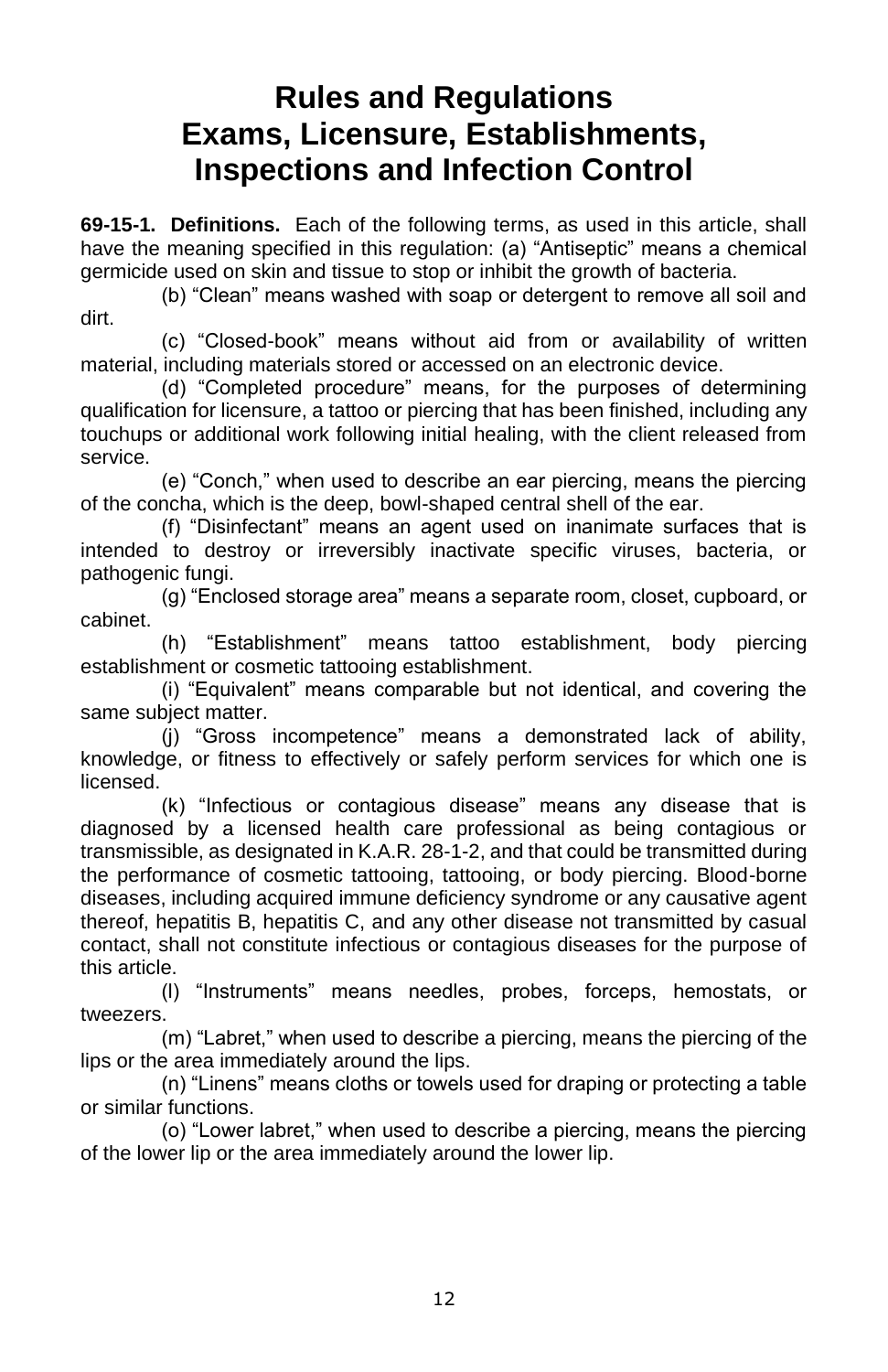(p) "Needle" has the meaning specified in K.S.A. 65-1940, and amendments thereto.

(q) "Needle bar" means the metal device used to attach the needle to a tattoo machine.

(r) "Official transcript" means a document certified by a school accredited by the Kansas board of regents or equivalent regulatory institution in another state or jurisdiction, indicating the hours and types of coursework, examinations, and scores that were completed by a student.

(s) "Piercing gun" means a hand-held tool manufactured exclusively for piercing the earlobe, into which studs and clutches are placed and inserted into the earlobe by a hand-squeezed or spring-loaded action to create a permanent hole. The tool shall be made of plastic, stainless steel, or a disposable material.

(t) "Place or places of business" means each name, mailing address, and location, not a post office box, where the licensee or applicant for license performs services.

(u) "Protective gloves" means gloves made of vinyl nitrile or latex.

(v) "Public view" means open to view and easy for the public to see.

(w) "Repigmentation" means any of the following:

(1) Recoloration of the skin as a result of any of the following:

(A) Dermabrasion, chemical peels, removal or resolution of birthmarks, vitiligo, or other skin conditions that result in the loss of melanin to the skin;

(B) scars resulting from surgical procedures, including face-lifts, mole or wart removal, or cauterization; or

(C) burn grafts and other skin irregularities resulting from burns or photo damage;

(2) recreation of an areola or nipple, following mastectomy; or

(3) use of cheek blush or other blending of pigments into skin in order to camouflage blotchy or irregularly pigmented skin.

(x) "Rook," when used to describe an ear piercing, means the piercing of the upper portion of the antihelix.

(y) "Sanitization" means effective bactericidal treatment by a process that reduces the bacterial count, including pathogens, to a safe level on equipment.

(z) "Sharps" means any object that can penetrate the skin, including needles, scalpel blades, lancets, glass tubes that could be broken during handling, razors, and syringes that have been removed from their original, sterile containers.

(aa) "Sharps container" means a puncture-resistant, leakproof container that can be closed for handling, storage, transportation, and disposal. The container shall be red and shall be labeled with the "biohazard" symbol.

(bb) "Single-use," when used to describe products or items, means that the products or items, including cotton swabs or balls, tissues or paper products, paper or plastic cups, gauze, and sanitary coverings, are disposed of after each use.

(cc) "Snug," when used to describe an ear piercing, means the horizontal piercing of the vertical portion of the antihelix.

(dd) "Sterilization" means destruction of all forms of microbiotic life, including spores.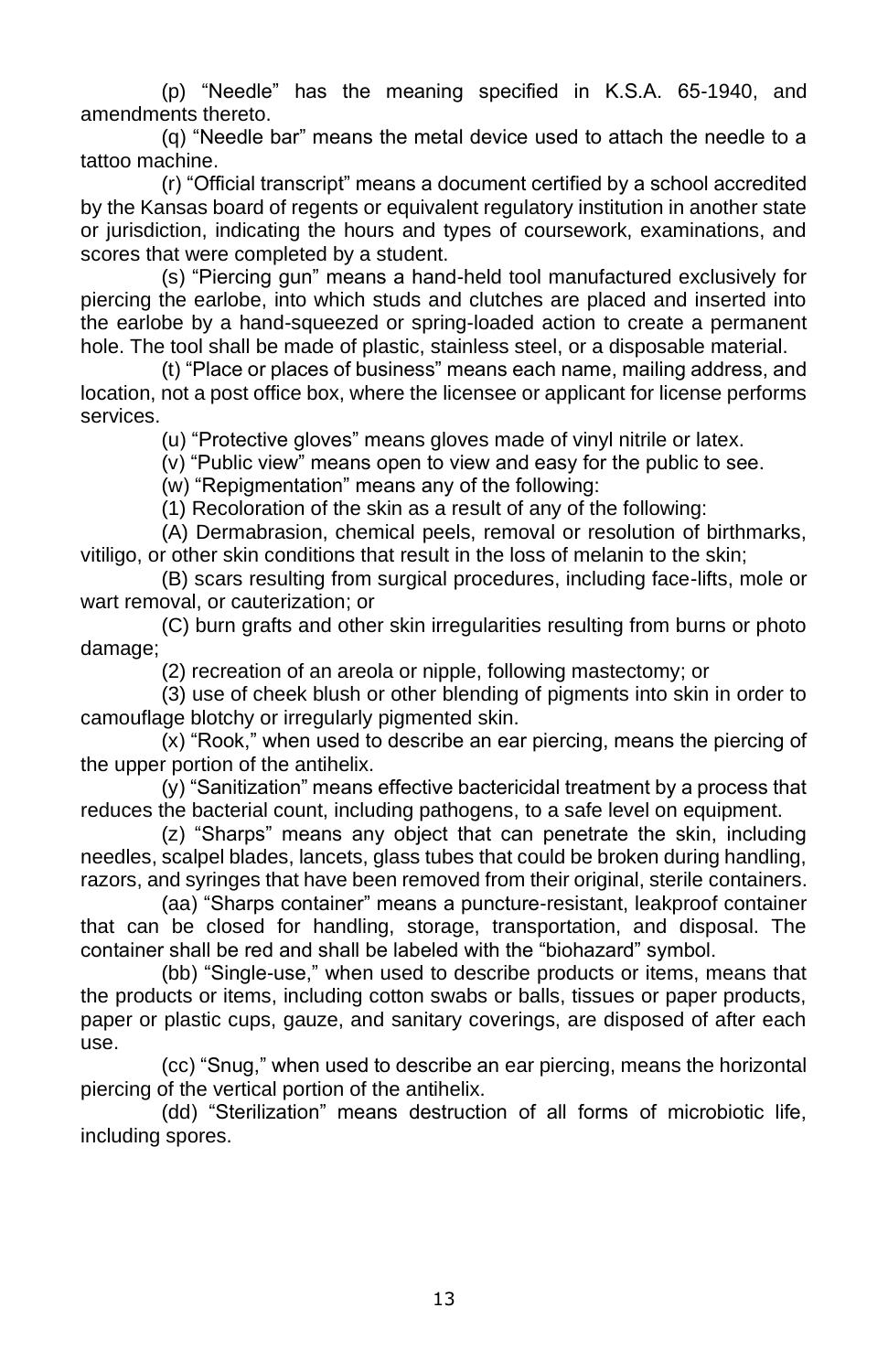(ee) "Universal precautions" means a method of infection control approved by the United States centers for disease control and prevention (CDC), in which all human blood and certain bodily fluids are handled as if the blood and bodily fluids were known to be infected with a blood-borne pathogen. Authorized by K.S.A. 2012 Supp. 65-1946 and K.S.A. 74-2702a; implementing K.S.A. 2012 Supp. 65-1946 and 65-1949; effective Aug. 22, 1997; amended June 6, 2014; amended Sept. 18, 2015.

**69-15-2. Approved course of study.** (a)(1) To be approved by the board, a permanent color technician or tattoo artist training program shall include at least 600 hours of theory and practical experience that include 50 completed procedures, if completed in an approved school, or 1200 hours of theory and practical experience that include 50 completed procedures, if completed under the supervision of an approved trainer.

A training program directly supervised by an approved trainer shall be limited to one trainee.

(2) Each program of permanent cosmetics and tattooing shall include the following percentage of hours in its theory and practical experience:

| Subject                                                                                             | Percentage<br>of hours |
|-----------------------------------------------------------------------------------------------------|------------------------|
| <b>Needles</b>                                                                                      |                        |
| Tattoo machines, equipment, and supplies                                                            | 20                     |
| Safety, sanitation, sterilization, and<br>blood-borne pathogens                                     | 15                     |
| Basic color theory and pigments                                                                     |                        |
| Placement of design                                                                                 |                        |
| Skin: Diseases, disorders, and conditions                                                           | 9                      |
| Client handling                                                                                     | 2                      |
| Business operations and Kansas statutes<br>and<br>regulations pertaining to permanent cosmetics and |                        |
| tattooing                                                                                           | 3                      |
| Clinical practice                                                                                   | 30                     |
| llTotal hours<br>600 In school                                                                      |                        |
| 1200 Under a trainer                                                                                |                        |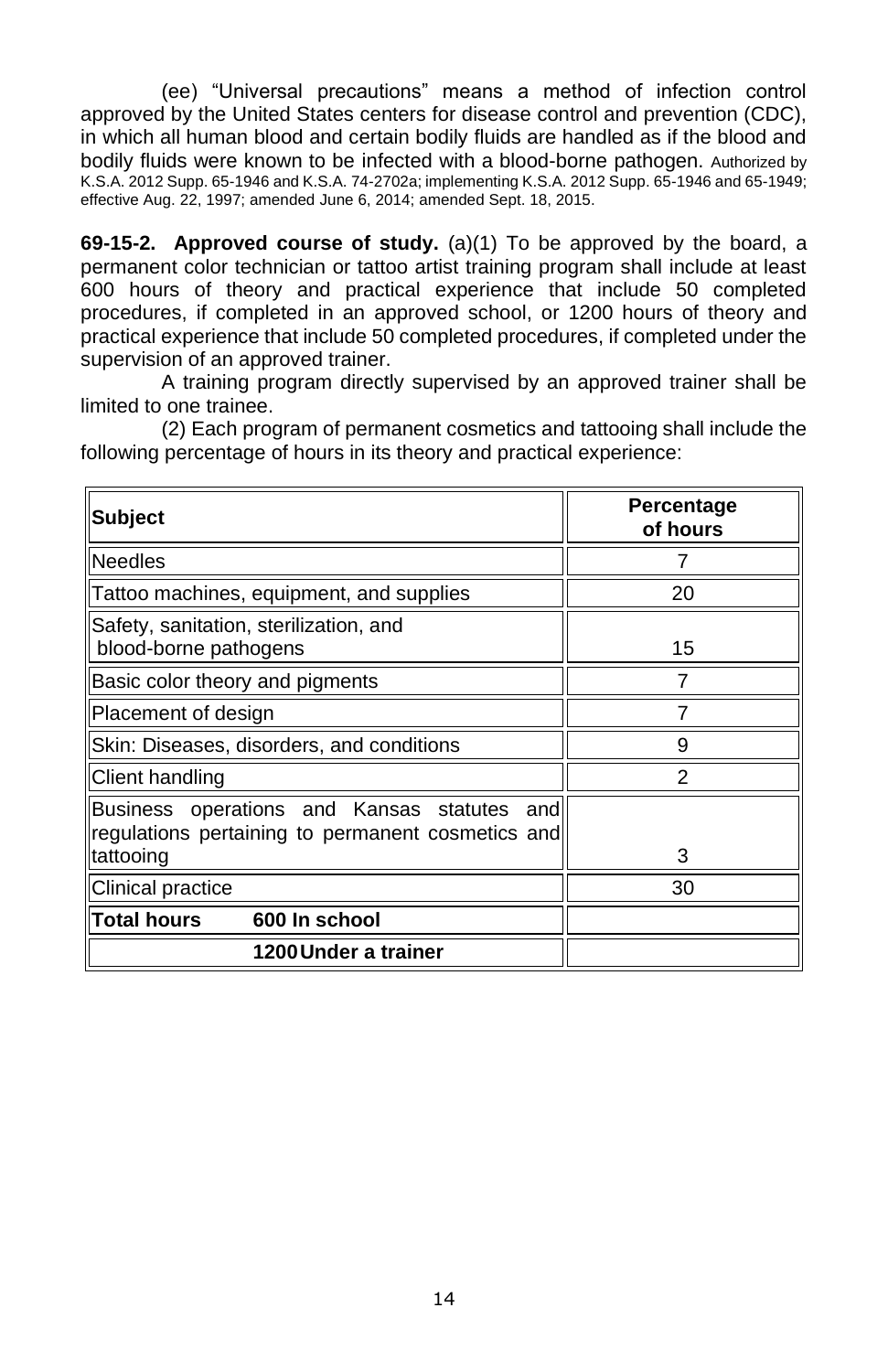(b)(1) To be approved by the board, a basic body piercing technician training program shall include at least 600 hours of theory and practical experience that include 50 completed procedures, if completed in an approved school, or 1200 hours of theory and practical experience that include 50 completed procedures, if completed under the supervision of an approved trainer. In the basic body piercing training, the 50 completed procedures shall consist of at least five completed procedures for each of the following seven basic piercings in these areas:

- (A) Ears;
- (B) nose;
- (C) tongue;
- (D) nipple;
- (E) eyebrow;
- (F) navel; and
- (G) labrets (lips or around the mouth).

(2) The following is the minimum course of study for basic body piercing:

| <b>Subject</b>                                       | Percentage<br>of hours |
|------------------------------------------------------|------------------------|
| Health and safety                                    | 50                     |
| Sanitation, sterilization, and blood-borne pathogens |                        |
| Skin: Diseases, disorders, and conditions            |                        |
| Anatomy                                              |                        |
| Universal precautions                                |                        |
| First aid, C.P.R.                                    |                        |
|                                                      |                        |
| Clinical/Practical                                   | 50                     |
| Needles, equipment and supplies                      |                        |
| Jewelry and placement                                |                        |
| Business operations and laws                         |                        |
| <b>Client relations</b>                              |                        |

(c)(1) An advanced training program for body piercing shall include, in addition to the hours required for the basic body piercing, 50 completed procedures within the advanced areas.

(2) The advanced piercings shall include the following areas:

- (A) Male genitals;
- (B) female genitals;
- (C) multiple piercings in the same area; and

(D) unusual piercings, including earl, which is surface-to-surface piercing located across the bridge of the nose, and madison, which is surface-tosurface piercing located near the clavical. Authorized by K.S.A. 1996 Supp. 74-2702a and implementing K.S.A. 1996 Supp. 65-1943 and 65-1949; effective Aug. 22, 1997.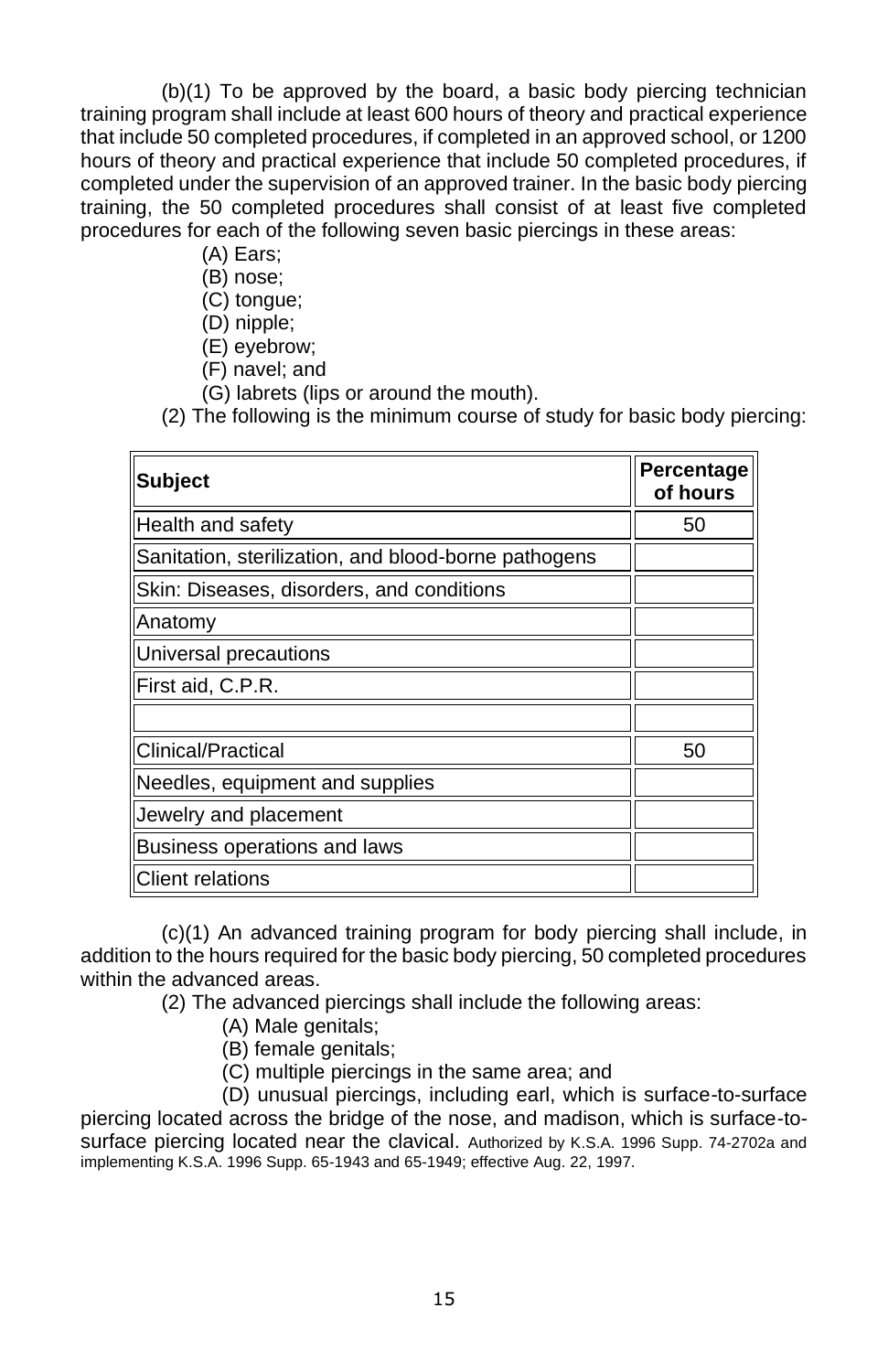**69-15-3. Cosmetic tattoo artist trainer, tattoo artist trainer, and body piercing trainer.** (a) Each applicant for licensure as a cosmetic tattoo artist trainer, tattoo artist trainer, or body piercing trainer shall apply on forms provided by the board and accompanied by the following:

(1) The nonrefundable trainer license fee;

(2) a valid Kansas cosmetic tattoo artist, body piercer, or tattoo artist license number;

(3) documentation outlining the proposed training syllabus, which shall meet the requirements of K.A.R. 69-15-2(a), (b), or (c);

(4) the name and address of the licensed establishment where training will be provided; and

(5) verification of five years of full-time, active practice, consisting of at least 1,500 hours per year, as a licensed cosmetic tattoo artist, tattoo artist, or body piercer in any state.

(b) In addition to meeting the requirements in subsection (a), each applicant seeking approval as an advanced body piercing trainer shall be licensed as an advanced body piercer. Authorized by K.S.A. 74-2702a; implementing K.S.A. 2012 Supp. 65-1943, 65-1948, and 65-1950; effective Aug. 27, 1997; amended Feb. 14, 2014.

**69-15-4. Out-of-state equivalent course of study.** Each applicant who has completed a training program in another state or jurisdiction shall show that all of the following conditions are met, for that training program to be approved by the board:

(a) During the applicant's participation in the training program, the trainer was licensed and in good standing as a cosmetic tattoo artist, tattoo artist, or body piercer in the state or jurisdiction where the training occurred.

(b) The applicant completed the training program under the direct supervision of the trainer or in a school.

(c) The training program covered the areas of theory and practical experience specified in K.A.R. 69-15-2. If the training program completed in another state or jurisdiction included hours allotted to studying the laws and regulations of that state or jurisdiction, those hours may count toward the required number of hours allotted to studying Kansas statutes and regulations.

(d) The training program included the total number of hours of theory and practical experience and the number of completed procedures specified in K.A.R. 69-15-2. Authorized by K.S.A. 2012 Supp. 65-1949 and K.S.A. 74-2702a; implementing K.S.A. 2012 Supp. 65-1948 and 65-1949; effective Aug. 22, 1997; amended Feb. 14, 2014.

**69-15-5. Application for licensure by examination.** (a) Before issuance of a license, each applicant for tattoo, cosmetic tattoo, or body piercing licensure shall have passed an examination as specified in K.A.R. 69-15-7.

(b) Each applicant for the tattoo, cosmetic tattoo, or body piercing examination shall apply on forms provided by the board and accompanied by the following:

(1) The nonrefundable examination application fee, the written examination fee, and the practical examination fee;

(2) verification of the applicant's date of birth, including a copy of a valid driver's license, passport, or birth certificate;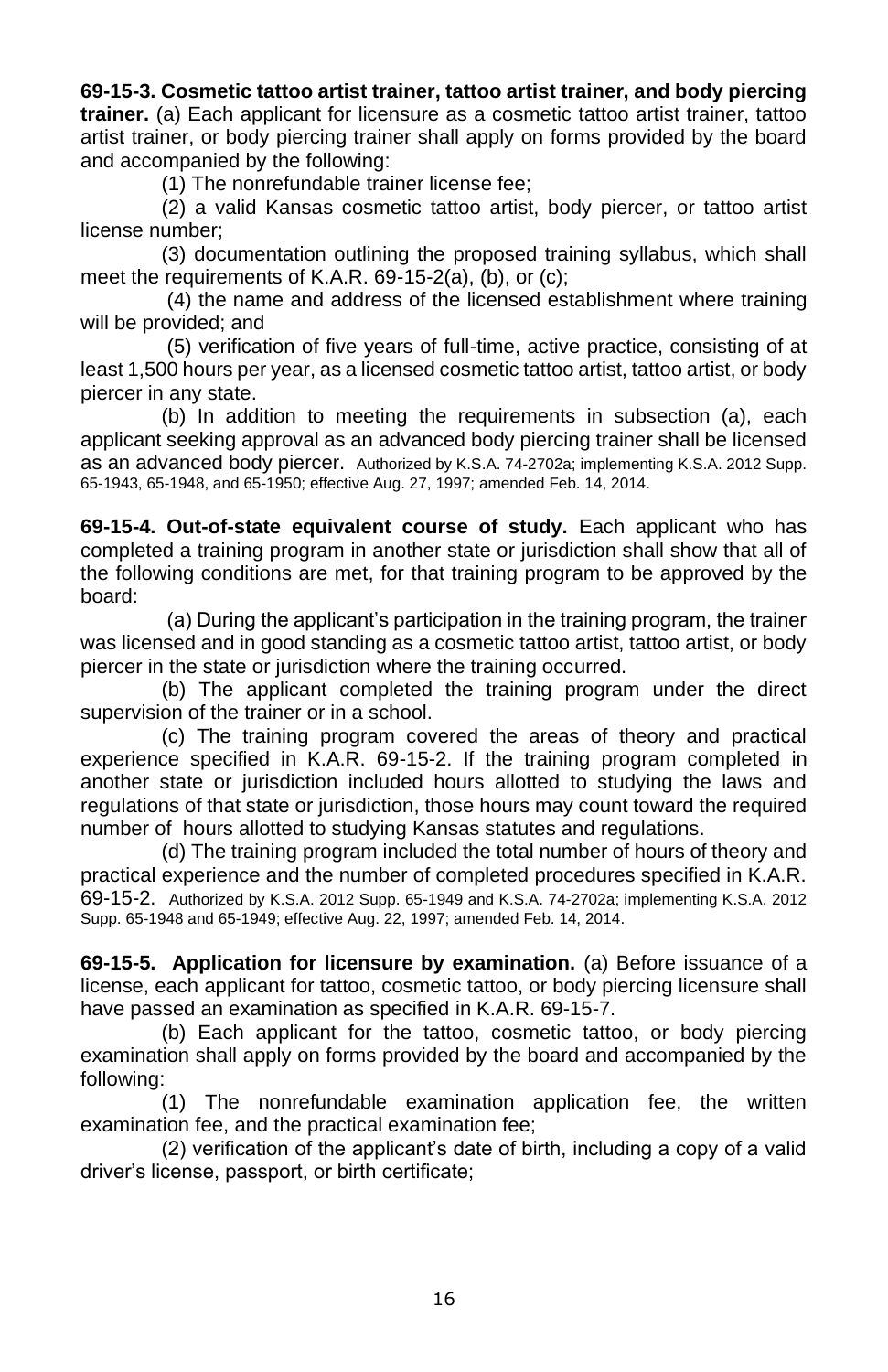(3) verification of the applicant's graduation from an accredited high school or completion of equivalent education, which shall mean any of the following:

(A) A general education development (GED) credential;

(B) proof of program completion and hours of instruction at a nonaccredited private secondary school registered with the state board of education of Kansas, or of the state in which instruction was completed;

(C) proof of a score in at least the 50th percentile on either the American college test (ACT) or the scholastic aptitude test (SAT); or

(D) proof of admission to a postsecondary state educational institution accredited by the Kansas state board of regents or by another accrediting body having minimum admission standards at least as stringent as those of the Kansas state board of regents.

(4) verification of the applicant's completion of eight hours of continuing education in infection control and blood-borne pathogens within the previous 12 month period, in addition to the infection control requirements of the training program; and

(5) an official transcript from a school of cosmetic tattooing, tattooing, or body piercing, or a final operating report from a licensed trainer providing direct supervision of the applicant, documenting the applicant's completion of a training program equivalent to the requirements of K.A.R. 69-15-2. Authorized by K.S.A. 74- 2702a; implementing K.S.A. 2012 Supp. 65-1943 and 65-1948; effective Aug. 22, 1997; Feb. 14, 2014.

**69-15-6. Application completion and deadlines.** (a) Applications for examination shall be received at least 30 calendar days before the next scheduled examination.

(b) Any application submitted during the 30-day period immediately prior to the examination shall be reviewed, and if the applicant satisfies the requirements, that person shall be scheduled for the subsequent examination.

(c) Applicants who fail to submit sufficient fees, complete documentation, and verification of training or experience, or both, shall be considered disqualified, and their application shall be closed. Examination fees may be carried forward one time to the next scheduled examination.

(d) Any candidate for examination who fails to complete the examination process within the following time limits shall be required to submit a new application, documentation, and fees, according to this schedule:

(1) One year from receipt of application, if the applicant does not meet the qualifications for examinations; or

(2) one year from the date that the last section of the examination was attempted.

(e) Any candidate who meets the requirements of the examination and is scheduled for the next examination may work in a licensed facility under the direct supervision of a licensed permanent cosmetic technician, tattoo artist, or body piercing technician until the candidate successfully passes the examination. Authorized by and implementing L. 1996, Ch. 138, Sec. 4; effective Aug. 22, 1997.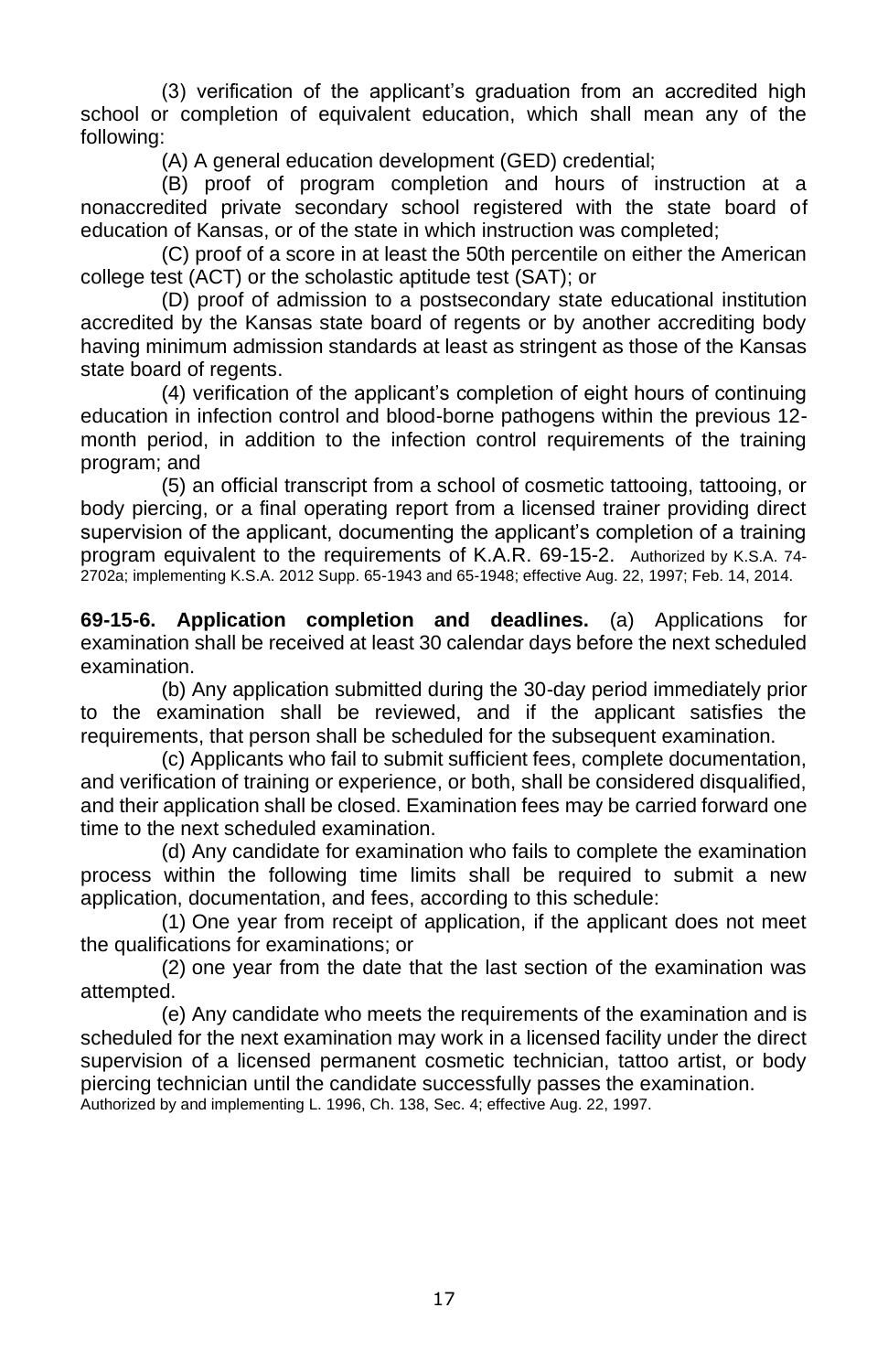#### **69-15-7. Examination for cosmetic tattoo artists, tattoo artists, or body piercers.** (a) The examinations for tattoo, cosmetic tattoo, and body piercing shall consist of both a written examination and a practical examination on safety, sanitation, and standards of practice.

(b) The examinations shall test the applicant's knowledge of the following areas:

(1) Basic principles of safety, sanitation, and sterilization;

(2) Kansas laws and regulations;

(3) chemical use and storage;

(4) diseases and disorders including skin disease, HIV, hepatitis B, and infectious or contagious diseases;

(5) equipment, supplies, tools, and implements;

(6) practice standards;

(7) establishment standards; and

(8) definitions.

(c) The written examination shall consist of no more than 150 multiplechoice questions and shall not exceed two hours in duration. The examination shall be closed-book and shall be presented and conducted in English. The examination shall consist of two sections, with one section composed entirely of questions related to Kansas law.

(d) To test the applicant's knowledge of infection-control practices and practice standards, the practical examination shall evaluate the following:

(1) A setup for an actual procedure;

(2) a mock demonstration of a procedure; and

(3) a demonstration of the clean-up process for a procedure.

(e) To be eligible for licensure, each applicant shall attain a score of at least 75 percent on each section of the written examination and a score of at least 75 percent on the practical examination. Authorized by K.S.A. 2012 Supp. 65-1943 and 65- 1948 and K.S.A. 74-2702a; implementing K.S.A. 2012 Supp. 65-1943 and 65-1948; effective Aug. 22, 1997; amended Feb. 14, 2014.

**69-15-8. Examination behavior.** (a) Taking notes, textbooks, or notebooks into the examination room shall be prohibited.

(b) An applicant shall be immediately disqualified during or after the examination for conduct that interferes with the examination. Such conduct may include the following behavior:

(1) Giving or receiving aid, directly or indirectly during the examination process;

(2) obtaining help or information from notes, books, or other individuals to answer questions;

(3) removing or attempting to remove any secure, examination-related information or materials from the examination site;

(4) failing to follow directions relative to the conduct of the examination; and

(5) exhibiting behavior that impedes the normal progress of the examination.

(c) Disqualification shall invalidate the examination and result in forfeiture of the examination and fee. The applicant shall be required to reapply, submit an additional examination fee, and schedule another examination at the date and time determined by the executive director. Reexamination shall be conducted at the board office. Authorized by K.S.A. 1996 Supp. 74-2702a and implementing K.S.A. 1996 Supp. 65- 1948; effective Aug. 22, 1997.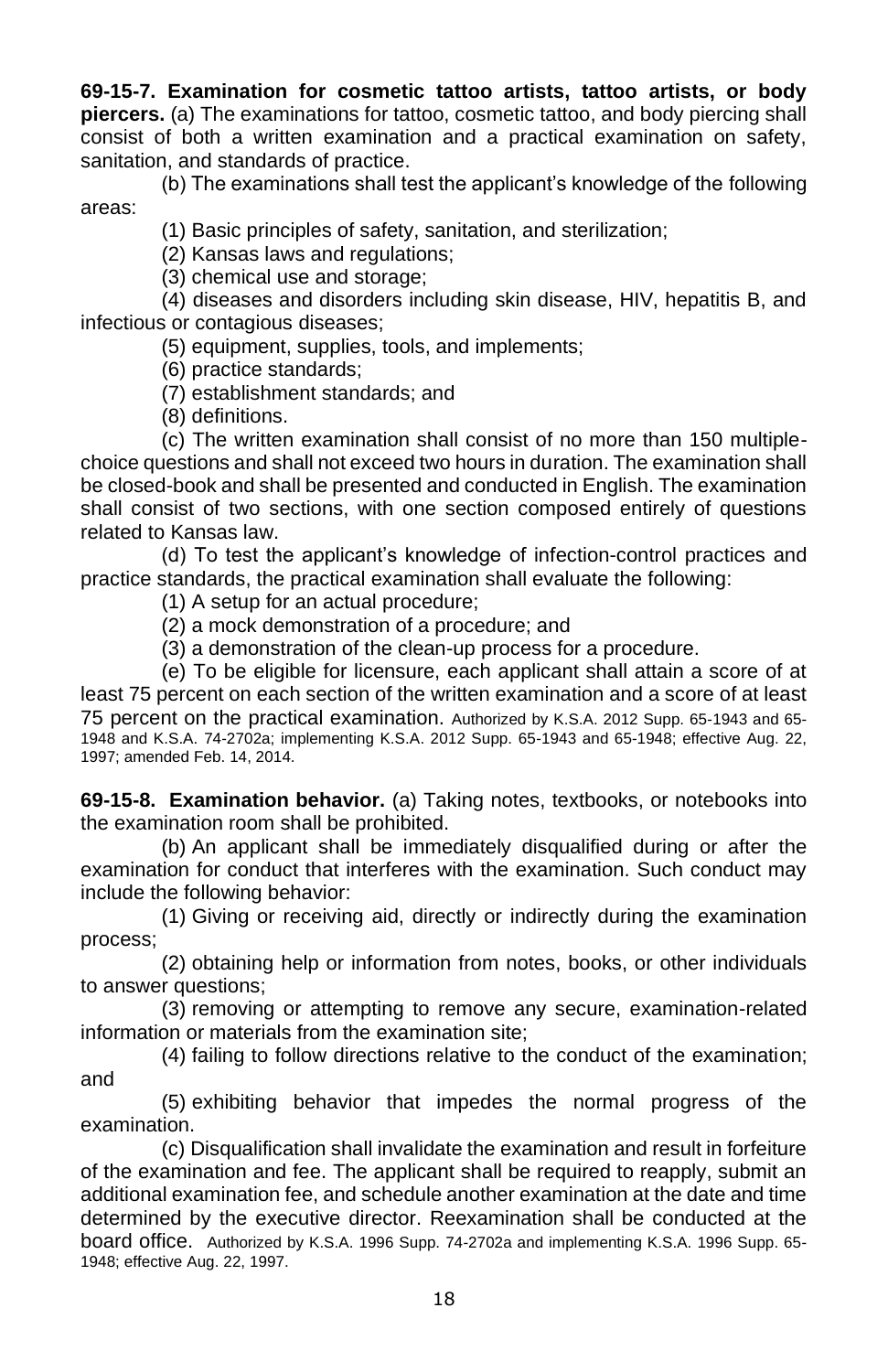**69-15-9. Issuance and renewal of licenses.** (a) Each individual license shall expire on the last day of the licensee's birth month. License fees shall be prorated at the rate of 1/12th of the license fee for each month of the original license.

(b) A notice of renewal shall be mailed by the board to the last known address of the license holder.

(c) The applicant shall apply for renewal in advance of the license expiration date of the prior license.

(d) Renewal payments received in the board office or postmarked after the expiration date but within one year of expiration shall be assessed a late fee in addition to the annual renewal fee.

(e) A license that has been expired for more than one year but less than three shall be deemed suspended and may be reactivated by payment of the following:

(1) A suspended renewal fee for each year expired;

(2) a reactivation fee; and

(3) a renewal fee.

(f) Any individual who fails to renew or reactivate a license within three years from the date of expiration shall reapply to take the exams, submit the examination fee and one-year licensee fee, and successfully pass all sections of the examination before a license is reissued. Authorized by and implementing L. 1996, Ch. 138, Sec. 6; effective Aug. 22, 1997.

**69-15-10. Display of license and inspection certificate.** (a) The practitioner shall post in public view in the lobby or waiting area of the place of business the current practitioner and facility license and a copy of the latest inspection certificate.

(b) A licensee shall not post a reproduction of any license unless the board has issued and marked it "Duplicate."

(c) A licensee shall not post a pocket identification card in lieu of a license. Authorized by and implementing L. 1996, Ch. 138, Sec. 5(a); effective Aug. 22, 1997.

**69-15-11. Inspections generated by a complaint.** (a) Each establishment shall be subject to inspection by the board or its designee, in order to investigate a specific complaint filed with the board, or to investigate any suspected violation of sanitary rules and regulations or other violations of the act.

(b) An inspection generated by a complaint shall be authorized by the board or its executive director at any time, subject to the following limitations:

(1) Inspections shall be made only between the hours of 8:00 a.m. and 6:00 p.m. or anytime the practice or instruction of permanent color, tattooing, or body piercing is being conducted, unless agreed otherwise by all interested persons or entities.

(2) Inspections shall be conducted by the board members, the executive director, employees, or agents of the board. Authorized by and implementing L. 1996, Ch. 138, Sec. 9(i); effective Aug. 22, 1997.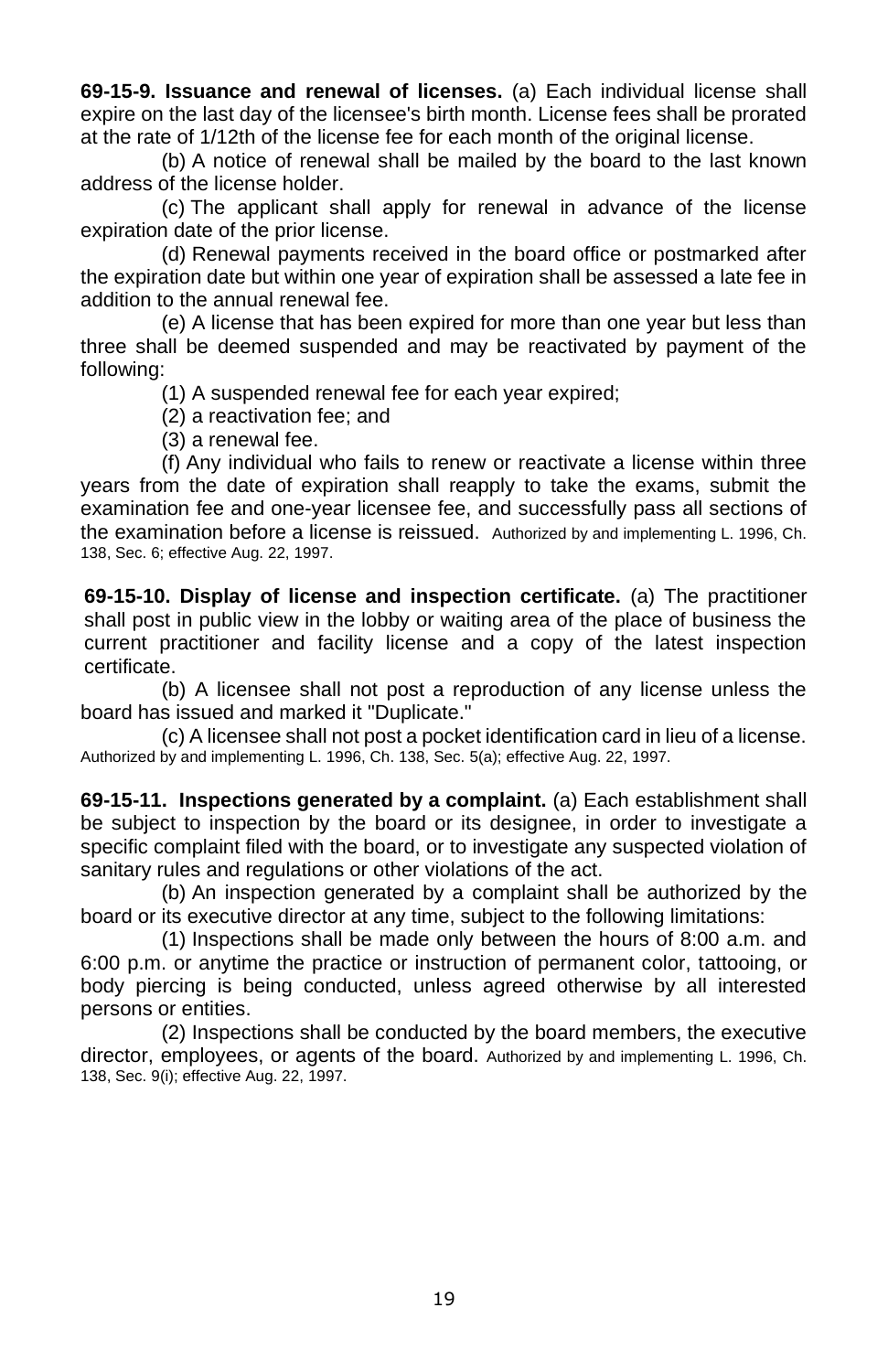**69-15-12. Continuing education for license renewal.** Each licensed cosmetic tattoo artist, tattoo artist, and body piercer shall participate in continuing education according to the following requirements:

(a) Each individual shall biennially complete five clock-hours, either as one unit or a combination of units, not less than one hour each. Each individual who fails to renew the license before its expiration shall meet the additional continuing education requirements pursuant to K.S.A. 65-1943, and amendments thereto.

(b) Continuing education courses shall be of the same subject matter relating to the practice as the required curricula for training as a cosmetic tattoo artist, tattoo artist, and body piercer and shall consist of either of the following:

(1) Participation in or attendance at an instructional program approved by the board; or

(2) attendance at a meeting of the board, comprising up to one hour of the total requirement, which shall not include the public comment portion of the meeting.

(c) Each licensee seeking credit for attendance at or participation in an educational program that was not previously approved by the board shall submit to the board a request for credit, which shall include the following information:

- (1) The location of the program;
- (2) the date of the program;
- (3) the start and end times of the program;
- (4) a detailed description of the subject covered;
- (5) the name of each instructor and the instructor's qualifications; and

(6) a sign-in sheet or certificate of attendance, which shall include the date, the program title, and the signature of the instructor.

(d) A license shall not be renewed without the board's receipt and approval of the individual's continuing education as required by K.A.R. 69-15-13. Authorized by K.S.A. 2012 Supp. 65-1945 and K.S.A. 74-2702a; implementing K.S.A. 2012 Supp. 65- 1943 and 65-1945; effective Aug. 22, 1997; amended Feb. 14, 2014.

**69-15-13. Reporting continuing education.** (a) Each tattoo licensee, cosmetic tattoo licensee, and body piercing licensee shall submit to the board the renewal application, renewal fee, and proof of five clock-hours of the required continuing education as a condition of renewal biennially. Proof of completion of the required continuing education shall consist of either of the following:

(1) Submission to the board of evidence documenting attendance at a meeting of the board; or

(2) submission to the board of a certificate of completion or verification, issued by the sponsoring organization or person, of attendance in a course, program, seminar, or lecture and showing the name of the sponsor, the title of the presentation, a description of its content, the name of the instructor or presenter, the date, the duration of the presentation in clock-hours, and any supplemental documentation to support that the sponsor and subject matter meet the requirements and relate to the practice as stated in K.A.R. 69-15-2.

(b)(1) The five clock-hours of continuing education shall be accumulated only in the most recent renewal period. The licensee shall retain the proof of continuing education until submitting the proof to the board at the time of renewal.

(2) Hours of continuing education in excess of the requirement for renewal shall not be carried forward. Authorized by K.S.A. 74-2702a; implementing K.S.A. 2012 Supp. 65-1943 and 65-1945; effective Aug. 22, 1997; amended Feb. 14, 2014.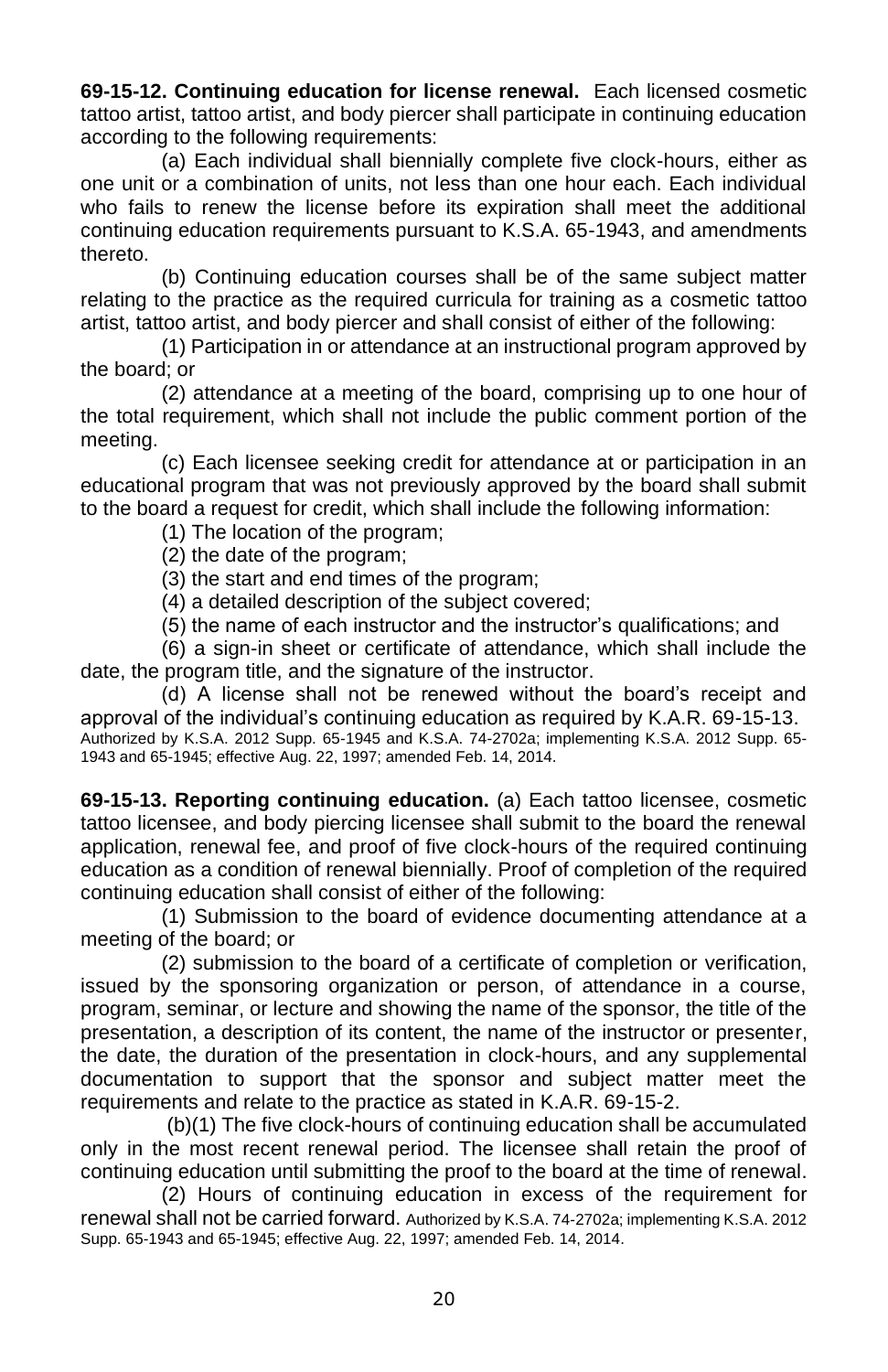### **69-15-14. Cosmetic tattoo, tattoo, and body piercing establishment licensing and renewal.** (a) Each applicant for an establishment license shall meet the following requirements before opening the establishment for business:

(1) Apply on a form approved by the board and pay the nonrefundable establishment license fee;

(2) comply with all applicable regulations of the board;

(3) certify that application information is correct; and

(4) provide a map or directions for locating the establishment, if the establishment is in a rural or an isolated area.

(b) Each establishment license shall expire one year from the last day of the month in which the license was issued.

(c) Each establishment license holder shall be responsible for the cleanliness and sanitation of any common area of separately licensed establishments on the premises. Each violation found in the common area shall be cited against all establishment licenses issued and posted on the premises.

(d) Each establishment license holder shall meet the following requirements:

(1) Allow a board inspector to inspect the establishment when it is open for business;

(2) not impede the normal progress of the inspection; and

(3) prevent employees from impeding the normal progress of the inspection.

(e) Establishment licenses shall not be transferable to a new location.

(f) The ownership of establishment licenses shall not be transferred. A partial change in the ownership of any establishment license may be allowed if at least one original owner remains.

(g) Each establishment licensee shall notify the board in writing and surrender the establishment license within 10 days of closure of the establishment.

(h)(1) Each applicant wanting to renew the establishment license shall submit an application and the establishment renewal fee before the expiration date of the current establishment license.

(2) Any establishment licensee may renew the establishment license within 60 days after the expiration date of the prior establishment license upon submission of an application and payment of the establishment renewal fee and the delinquent establishment fee. Authorized by K.S.A. 74-2702a; implementing K.S.A. 2012 Supp. 65-1944, 65-1948, and 65-1950; effective Aug. 22, 1997; amended Feb. 14, 2014; amended Sept. 18, 2015.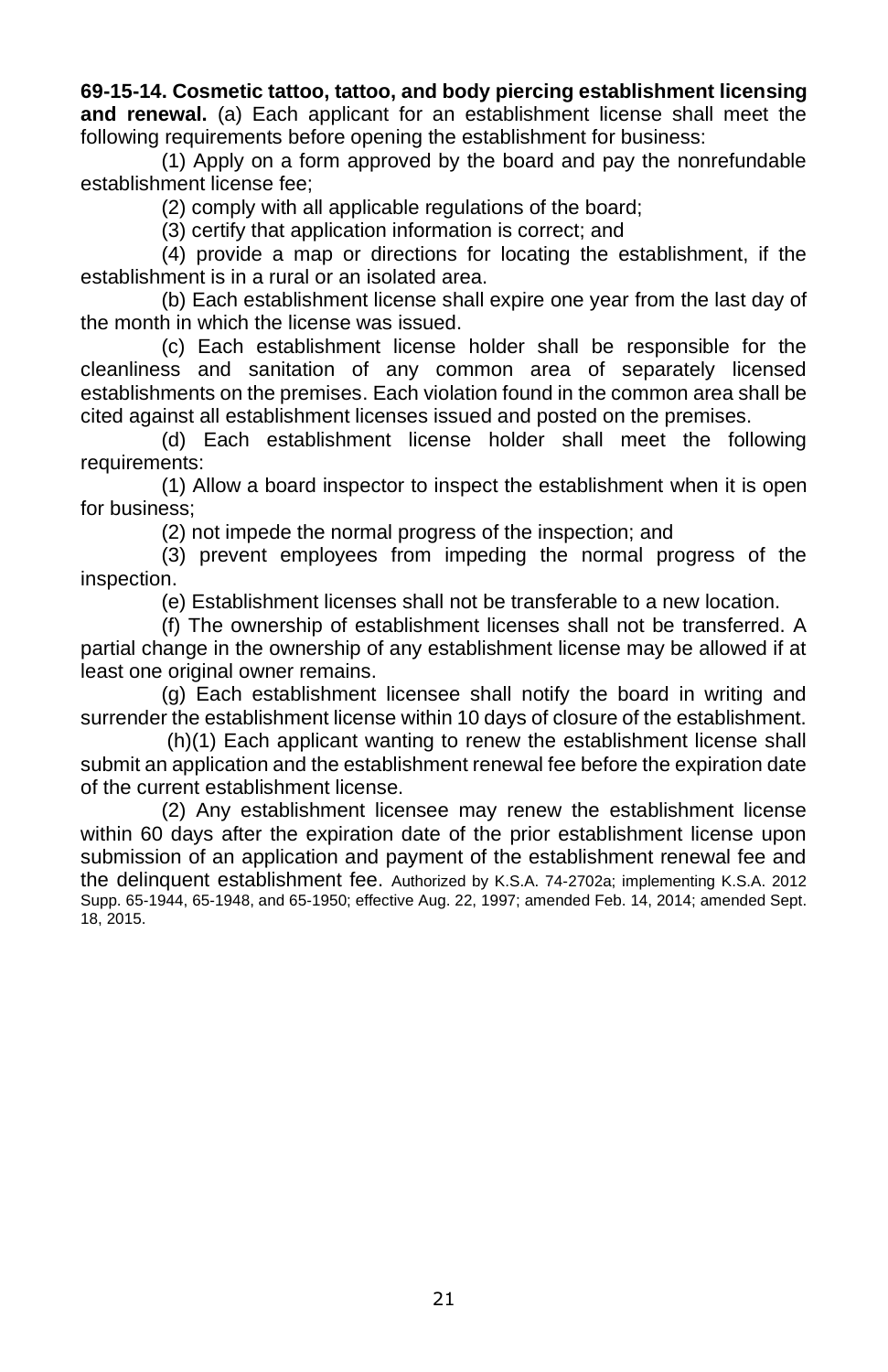**69-15-15. Cosmetic tattoo artist, tattoo artist, and body piercer practice standards; restrictions.** (a) Cosmetic tattoo artists, tattoo artists, and body piercers shall not practice at any location other than a licensed establishment.

(b) Each licensee shall keep an individual record of each client for at least five years. Each record shall include the name and address of the client, the date and duration of each service, the type of identification presented, and the type of services provided.

(c) Each licensee shall give preservice information in written form to the client to advise of possible reactions, side effects, potential complications of the tattooing process, and any special instructions relating to the client's medical or skin conditions, including the following:

(1) Diabetes;

(2) allergies;

(3) cold sores and fever blisters;

(4) epilepsy;

(5) heart conditions;

(6) hemophilia;

(7) hepatitis;

(8) HIV or AIDS;

(9) medication that thins the blood;

(10) moles or freckles at the site of service;

(11) psoriasis or eczema;

(12) pregnant or nursing women;

(13) scarring; and

(14) any other medical or skin conditions.

(d) Each licensee shall give aftercare instructions to the client, both verbally and in writing after every service.

(e) Each licensee providing tattoo or cosmetic tattoo services for corrective procedures shall take photographs before and after service. These photographs shall be maintained according to subsection (b).

(f) Each licensee shall purchase ink, dyes, or pigments from a supplier or manufacturer. No licensee shall use products banned or restricted by the United States food and drug administration (FDA) for use in tattooing and permanent color.

(g) A licensee shall not perform tattooing or body piercing for any of the following individuals:

(1) A person who is inebriated or appears to be incapacitated by the use of alcohol or drugs;

(2) any person who shows signs of recent intravenous drug use;

(3) a person with sunburn or other skin diseases or disorders, including open lesions, rashes, wounds, or puncture marks; or

(4) any person with psoriasis or eczema present in the treatment area.

(h) Use of the piercing gun to pierce shall be prohibited on all parts of the body except the ear lobe.

(i) Use of personal client jewelry or any apparatus or device presented by the client for use during the initial body piercing shall be prohibited. Each establishment shall provide presterilized jewelry, apparatuses, or devices, which shall have metallic content recognized as compatible with piercing services.

(j) No licensee afflicted with an infectious or contagious disease, as defined in K.A.R. 69-15-1, shall be permitted to work or train in a school or an establishment.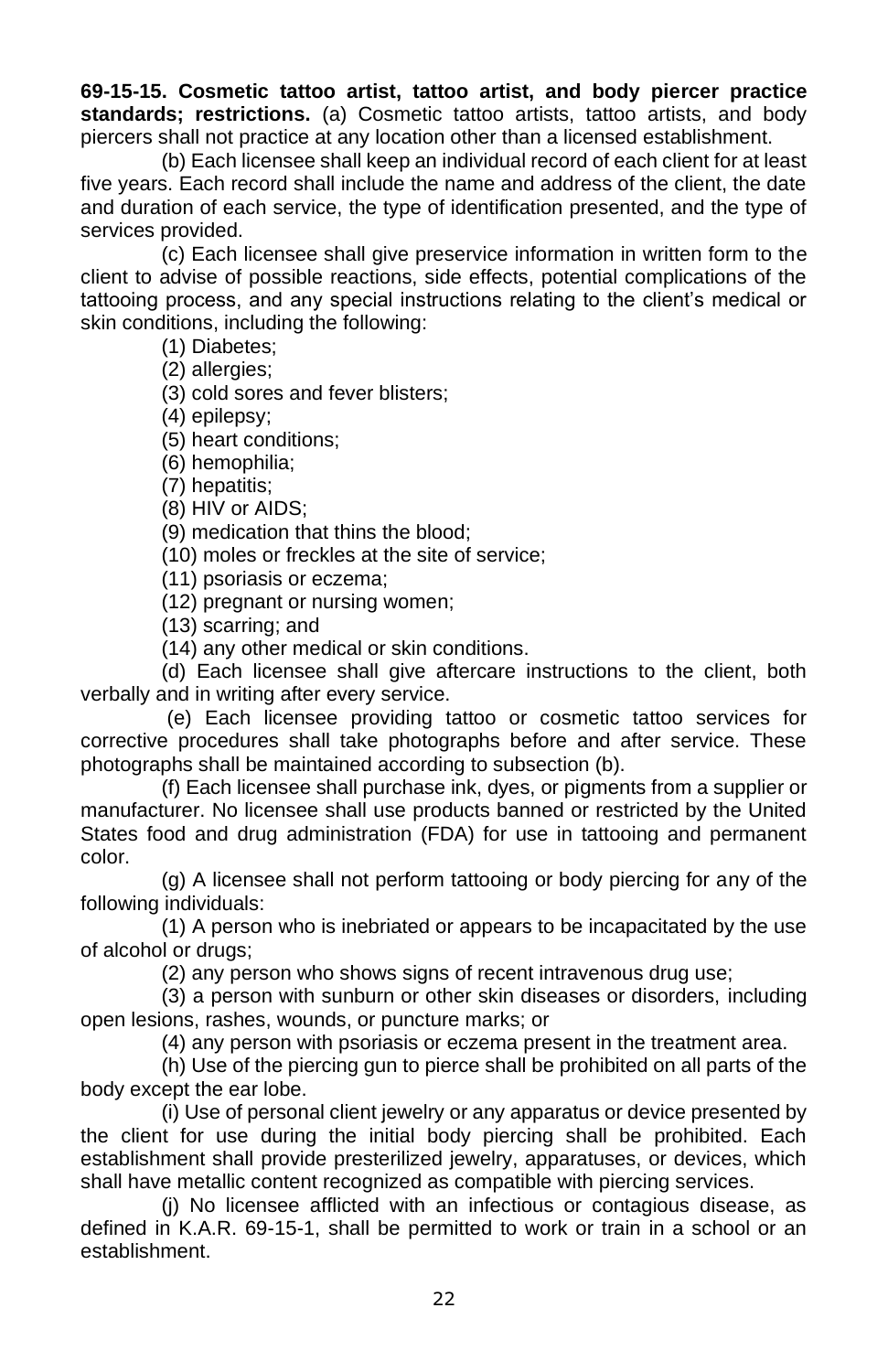(k) No school or establishment shall knowingly require or permit a student or licensee to provide tattooing, cosmetic tattooing, or body piercing services for a person who has any infectious or contagious disease, as defined in K.A.R. 69-15- 1. Authorized by K.S.A. 2012 Supp. 65-1946 and K.S.A. 74-2702a; implementing K.S.A. 2012 Supp. 65- 1946; effective Aug. 22, 1997; amended Feb. 14, 2014.

**69-15-16 Facility standards.** All facilities shall meet the following criteria.

(a) All areas shall be kept clean and in good repair.

(b) All surfaces, including counters, tables, equipment, client chairs, or recliners, that are in treatment and sterilization areas shall be made of smooth, nonabsorbent, and nonporous material.

(c) Surfaces or blood spills shall be cleaned using an EPA-registered, hospital-grade disinfectant.

(d) The water and plumbing fixtures in the facility shall include easy access to a sink with hot and cold running water, as part of the surrounding premises or adjacent to the facility but separate from a public restroom.

(e) Toilet facilities shall be kept clean and in good working order at all times. Each toilet shall have a handwashing sink and a soap dispenser with disposable towels or an air dryer for hands.

(f) The facility shall be equipped with adequate and sufficient artificial or natural lighting, providing at least 10 foot-candles of light at the work station or table, used at all times during which business is being conducted.

(g) The facility shall be well ventilated with natural or mechanical methods that remove or exhaust fumes, vapors, or dust in order to prevent hazardous conditions from occurring or to allow the free flow of air in a room in proportion to the size of the room and the capacity of the room.

(h) A proprietor or person in charge of the facility may designate the entire area as a nonsmoking area. A designated smoking area means any area set aside by a proprietor or person in charge of a public place where tobacco smoking is permitted and where a sign indicates the same.

No person shall smoke or carry any lighted smoking device in a public place except in designated smoking areas. No facility shall be designated in its entirety as a smoking area. "Public place" means any enclosed indoor area open to and frequented by the public. "Open to and frequented by the public" means any area where the public can freely enter or move without special invitation.

(i) If a room used for residential purposes is the same room or adjacent to a room used for the practice of permanent color, tattooing, or body piercing, then a solid partition shall separate the premises used for residential purposes from the tattooing and piercing area. The partition may contain a door, provided it remains closed, except for entering and leaving.

(j) If a room used for any business purposes other than permanent color, tattooing, or body piercing is the same room or is adjacent to a room used for the practice of permanent color, tattooing, or body piercing, then the board may require that one or more of the following requirements be satisfied if there are conditions that the board considers a possible threat to the health of the employees, the customers, or the public:

(1) A solid partition shall separate the premises used for other business purposes from the permanent color, tattooing, or body piercing area. The partition may contain a door, provided it remains closed except for entering and leaving.

(2) A separate outside entrance shall be provided for the facility.

(k) Pets or other animals shall not be permitted in the business facility. This prohibition shall not apply to registered therapy animals; trained guide animals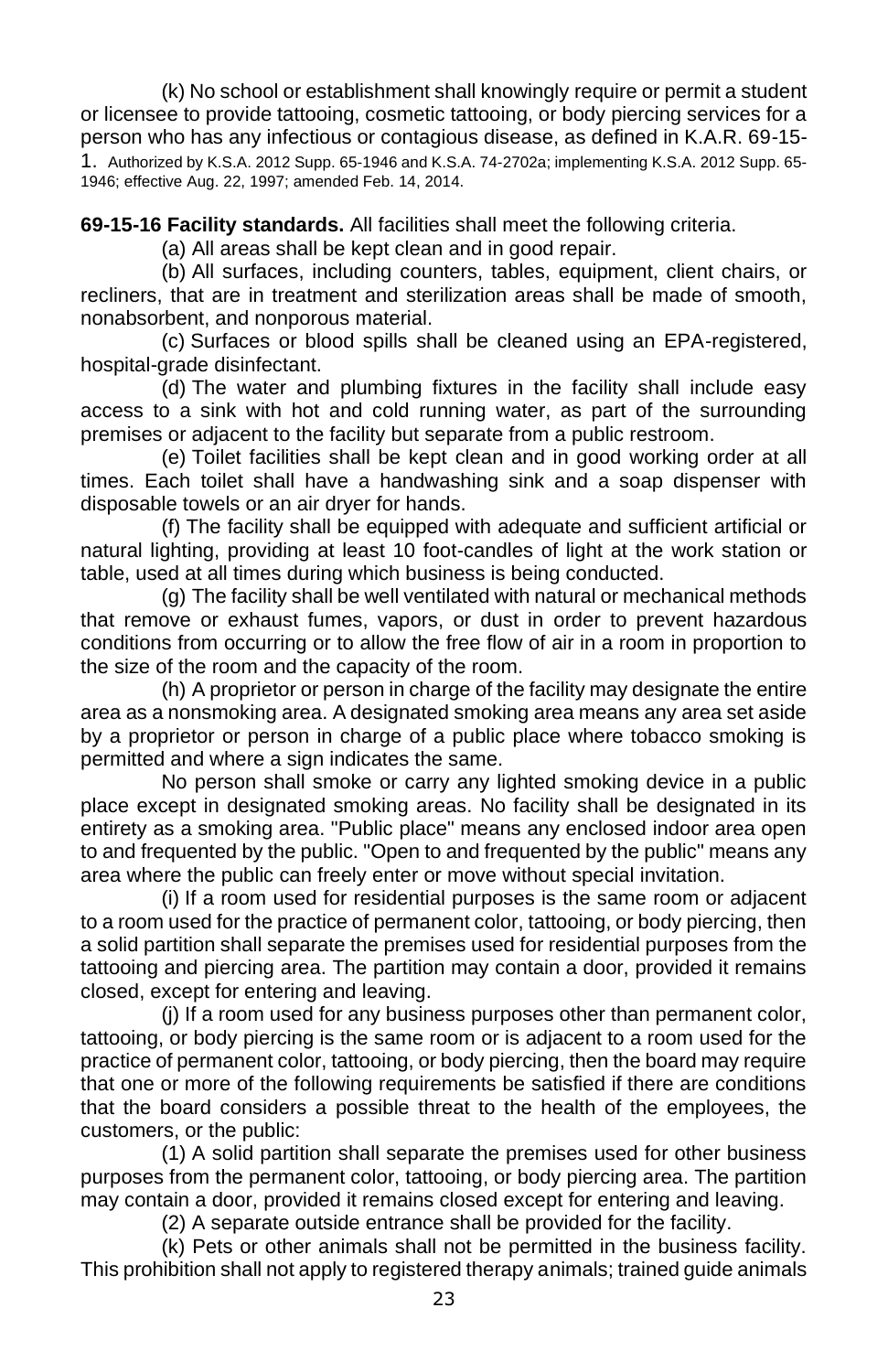for the disabled, sightless, or hearing impaired; or fish in aquariums. Authorized by K.S.A. 1996 Supp. 74-2702a and implementing K.S.A. 1996 Supp. 65-1946 and 65-1949; effective Aug. 22, 1997.

**69-15-17. Required equipment.** (a) Each cosmetic tattoo artist or tattoo artist shall maintain the following equipment at the establishment:

(1) A tattoo machine or hand pieces of nonporous material that can be sanitized;

(2) stainless steel or carbon needles and needle bars;

(3) stainless steel, brass, or medical-grade plastic tubes that can be sterilized;

(4) sterilization bags with color strip indicators, if the establishment does not use disposable implements;

(5) single-use protective gloves;

(6) single-use razors, or straight razors;

(7) single-use towels, tissues, or paper products;

(8) a sharps container and biohazard waste bags;

(9) approved inks, dyes, and pigments, as required by K.A.R. 69-15-15;

(10) approved equipment for cleaning and sterilizing instruments at the establishment, as required by K.A.R. 69-15-18 and 69-15-20;

(11) spore tests, as required by K.A.R. 69-15-20; and

(12) body arts industry-accepted ointment or lubricant.

(b) Each body piercer shall maintain the following equipment at the establishment:

(1) Single-use stainless steel needles;

(2) sterilization bags with color strip indicators, if the establishment does not use disposable implements;

(3) protective gloves;

(4) single-use towels, tissues, or paper products;

(5) a sharps container and biohazard waste bags;

(6) approved equipment for cleaning and sterilizing instruments, as required by K.A.R. 69-15-18 and 69-15-20;

(7) a piercing table or chair of nonporous material that can be sanitized;

(8) a covered trash receptacle;

(9) spore tests, as required by K.A.R. 69-15-20;

(10) forceps that can be sterilized;

(11) pliers of various sizes, made of material that can be sterilized;

(12) bleach or hard-surface disinfectants;

(13) antibacterial hand soap;

(14) jewelry disinfectant; and

(15) body arts industry-accepted ointment or lubricant. Authorized by K.S.A. 2012 Supp. 65-1946 and K.S.A. 74-2702a; implementing K.S.A. 2012 Supp. 65-1946; effective Aug. 22, 1997; amended Feb. 14, 2014.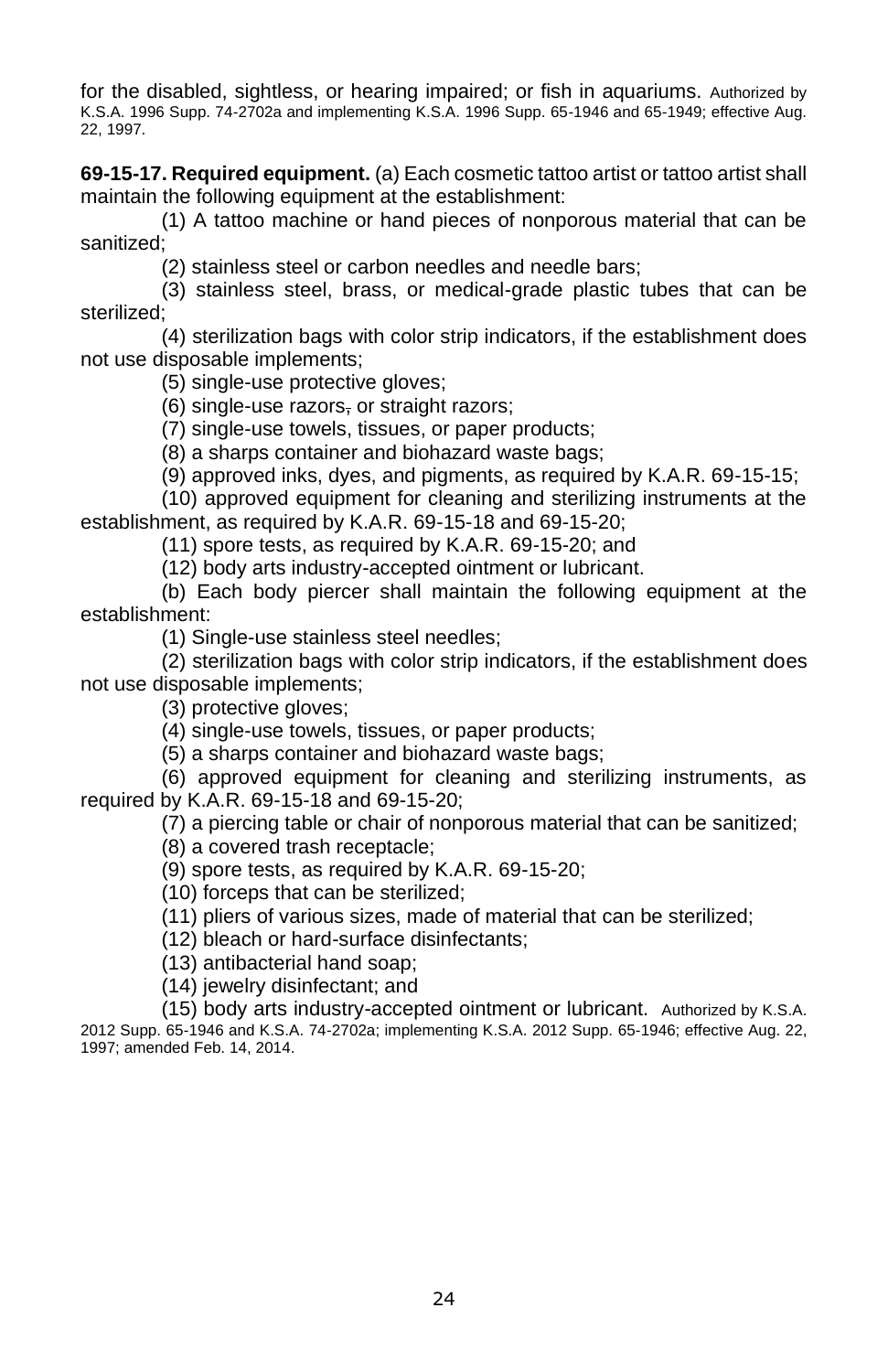**69-15-18. Cleaning methods prior to sterilization.** (a) Each practitioner shall clean all nonelectrical instruments prior to sterilizing by brushing or swabbing to remove foreign material or debris, rinsing, and then performing either of the following steps:

(1) Immersing them in detergent and water in an ultrasonic unit that operates at 40 to 60 hertz, followed by a thorough rinsing and wiping; or

(2) submerging and soaking them in a protein-dissolving detergent or enzyme cleaner, followed by a thorough rinsing and wiping.

(b) For all electrical instruments, each practitioner shall perform the following:

(1) First remove all foreign matter; and

(2) disinfect with an EPA-registered disinfectant with demonstrated bactericidal, fungicidal, and virucidal activity used according to manufacturer's instructions. Authorized by K.S.A. 1996 Supp. 74-2702a and implementing K.S.A. 1996 Supp. 65-1946 and 65-1949; effective Aug. 22, 1997.

**69-15-19. Instrument sterilization standards.** (a) The practitioner shall place cleaned instruments used in the practice of tattooing or piercing in sterile bags, with color strip indicators, and shall sterilize the instruments by exposure to one cycle of an approved sterilizer, in accordance with K.A.R. 69-15-20.

(b) The provisions of this regulation shall not apply to electrical instruments. Authorized by K.S.A. 1996 Supp. 74-2702a and implementing K.S.A. 1996 Supp. 65- 1946 and 65-1949; effective Aug. 22, 1997.

**69-15-20. Approved sterilization modes.** (a) Instruments used in the practice of permanent color, tattoo artist services, or body piercing shall be sterilized, using one of the following methods:

(1) In a steam or chemical autoclave sterilizer, registered and listed with the federal food and drug administration, and used, cleaned, and maintained according to manufacturer's directions; or

(2) with single-use, prepackaged, sterilized equipment obtained from reputable suppliers or manufacturers.

(b) Practitioners shall sterilize all piercing instruments that have or may come in direct contact with a client's skin or be exposed to blood or body fluids. Piercing needles shall not be reused. All piercing needles shall be single use.

(c) All sterilizing devices shall be tested on a regular basis for functionality and thorough sterilization by use of the following means:

(1) Chemical indicators that change color, to assure sufficient temperature and proper functioning of equipment during the sterilization cycle; and

(2) a biological monitoring system using commercially prepared spores, to assure that all microorganisms have been destroyed and sterilization has been achieved. This testing shall be performed every three months for tattoo and body piercing facilities.

(d) Chemical and biological indicator test results shall be made available at the facility at all times for inspection by the board compliance officers.

(e) Practicing permanent color, tattoo, and body piercing facilities shall submit to an inspection at least once every year, in order to determine compliance with requirements of the statute and with sanitation and sterilization practices. Authorized by K.S.A. 1996 Supp. 74-2702a and implementing K.S.A. 1996 Supp. 65-1946, 65-1948, and 65-1949; effective Aug. 22, 1997.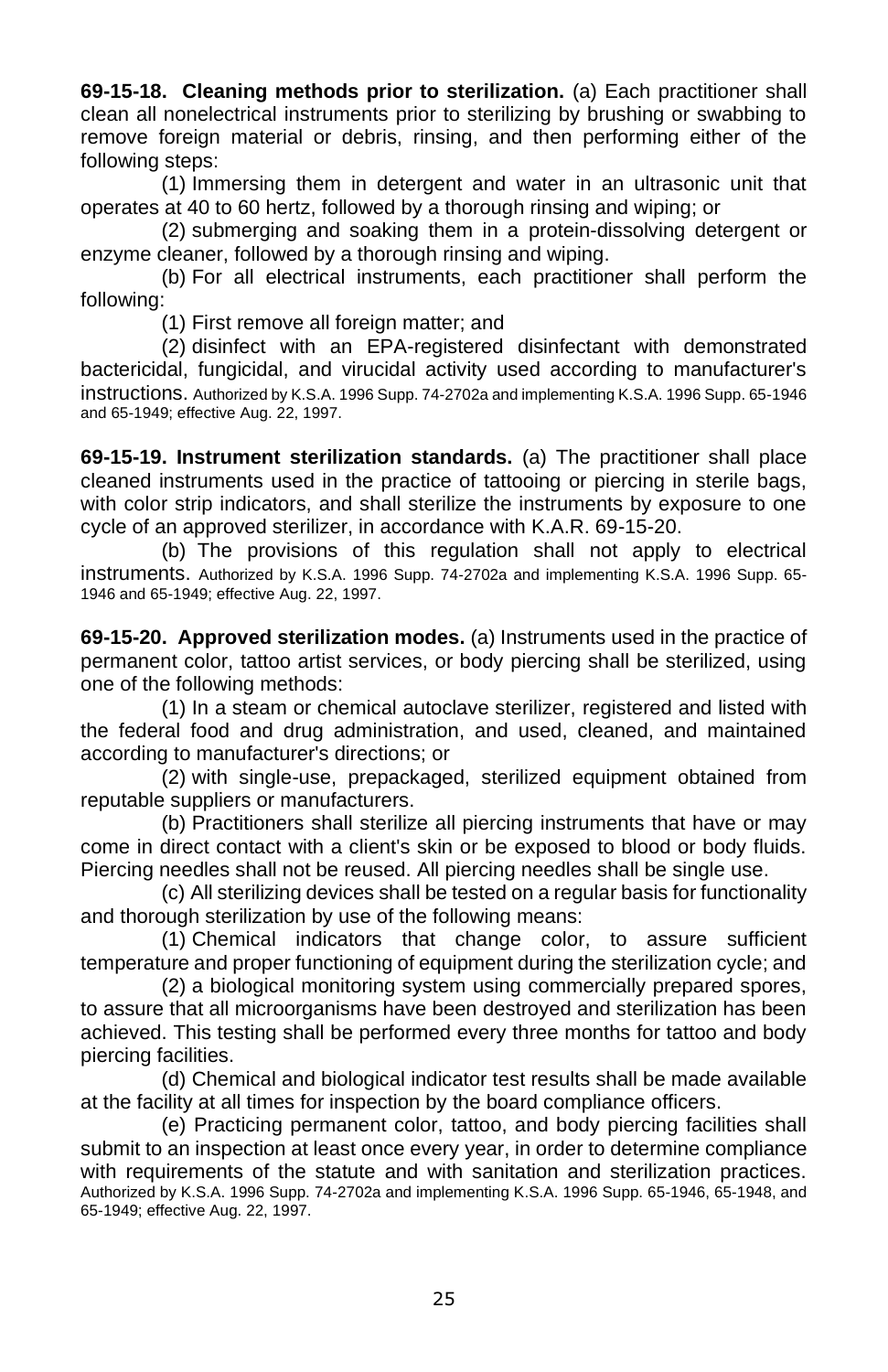**69-15-21. Handwashing and protective gloves.** (a) Prior to and immediately following administering services to a client, all licensees and individuals being trained by licensed permanent color technicians, tattoo artists, and body piercing technicians shall thoroughly wash their hands and nails in hot, running water with soap and rinse them in clean, warm water.

(b) All licensees and individuals being trained by licensed permanent color technicians, tattoo artists, and body piercing technicians shall wear protective gloves during services. Protective gloves shall be disposed of immediately following service. Authorized by and implementing L. 1996, Ch. 138, Sec. 7; effective Aug. 22, 1997.

**69-15-22. Linens.** (a) Each practitioner shall use clean linens for each client.

(b) A common towel shall be prohibited.

(c) Air blowers may be substituted for hand towels.

(d) Each practitioner shall store clean linens, tissues, or single-use paper products in a clean, enclosed storage area until needed for immediate use.

(e) Each practitioner shall dispose of or store used linens in a closed or covered container until laundered.

(f) Each practitioner shall launder used linens either by a regular, commercial laundering or by a noncommercial laundering process that includes immersion in water at 160 degrees Fahrenheit for not less than 15 minutes during the washing and rinsing operations. Authorized by and implementing L. 1996, Ch. 138, Sec. 7; effective Aug. 22, 1997.

**69-15-23. Clean instruments and products storage.** (a) Before use, disposable products that come in contact with the areas to be treated shall be stored in clean containers that can be closed between treatments.

(b) Clean, sterilized reusable instruments that come in contact with the areas to be treated shall be stored in clean, sterilized containers.

(c) Clean, sterilized reusable transfer instruments, including forceps, trays, and tweezers, shall be stored in a clean, dry, sterilized container. Authorized by and implementing L. 1996, Ch. 138, Sec. 7; effective Aug. 22, 1997.

**69-15-24. Chemical storage.** Each practitioner shall store chemicals in labeled, closed containers in an enclosed storage area. All bottles containing poisonous or caustic substances shall be additionally and distinctly marked as such and shall be stored in an area not open to the public. Authorized by and implementing L. 1996, Ch. 138, Sec. 7; effective Aug. 22, 1997.

**69-15-25. Handling disposable materials.** (a) Each practitioner shall dispose of disposable materials coming into contact with blood, body fluids, or both, in a sealable plastic bag that is separate from sealable trash or garbage liners or in a manner that protects not only the licensee and the client, but also others who may come into contact with the material, including sanitation workers.

(b) Disposable, sharp objects that come in contact with blood or body fluids shall be disposed of in a sealable, rigid, puncture-proof container that is strong enough to protect the licensee, client, and others from accidental cuts or puncture wounds that could happen during the disposal process.

(c) Licensees shall have either sealable plastic bags or sealable rigid containers available at the facility.

(d) Each practitioner shall follow universal precautions in all cases. Authorized by and implementing L. 1996, Ch. 138, Sec. 7; effective Aug. 22, 1997.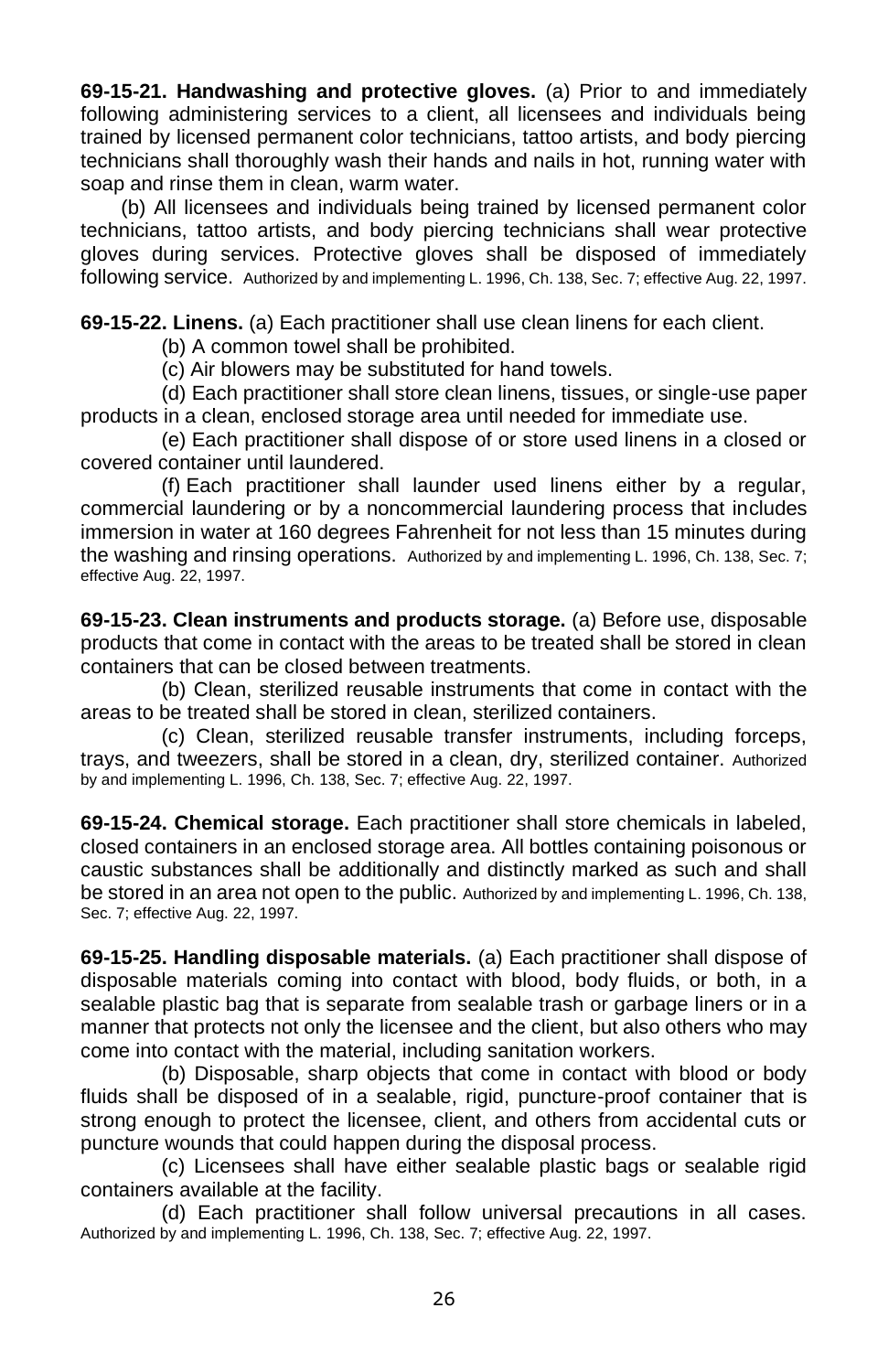**69-15-26. Waste receptacles.** (a) The practitioner shall deposit all waste material related to treatment in a covered container, following service for each client.

(b) Waste disposed in a reception area and restrooms shall be limited only to materials that are not used in providing services to the client or are practice related.

(c) Waste disposal containers shall be kept clean. Authorized by and implementing L. 1996, Ch. 138, Sec. 7; effective Aug. 22, 1997.

**69-15-27. Permanent color and tattoo procedures.** (a) Permanent color technicians and tattoo artists shall dispense all substances from containers in a manner that prevents contamination of the unused portion. A spray bottle to apply liquid to skin may be used. Single-use tubes or containers and applicators shall be discarded following the tattoo service.

(b) Paper stencils and skin scribes shall be single use and shall be disposed of immediately following service.

(c) The practitioner shall remove the tip of each body pencil used during a tattoo service, shall disinfect the body and tip of the pen, and shall sharpen the tip to remove the exposed edge.

(d) The plastic or acetate stencil used to transfer the design to the client's skin shall be thoroughly cleansed and rinsed in an EPA-approved germicidal solution, according to the manufacturer's instructions, and then dried with a clean, single-use paper product.

(e) Individual portions of inks, dyes, or pigments in clean, single-use containers shall be used for each client. Any remaining unused dye or pigments shall be discarded immediately following service.

(f) Excess ink, dye, or pigment applied to the client's skin shall be removed with a clean, single use paper product obtained from a self-dispensing container.

(g) Use of styptic pencils or alum solids to check any blood flow shall be prohibited.

(h) Upon completion of tattooing, the practitioner shall cleanse the skin, excluding the area surrounding the eyes, with a clean, single-use paper product saturated with an EPA-approved germicidal solution.

(i) A sanitary covering shall be placed over designs and adhered to the skin with suitable skin tape.

(j) Each practitioner shall provide aftercare, which shall consist of both verbal and written instructions concerning proper care of the tattooed skin. Instructions shall specify the following information:

(1) Care following service;

(2) possible side effects; and

(3) restrictions.Authorized by and implementing L. 1996, Ch. 138, Sec. 7; effective Aug. 22, 1997.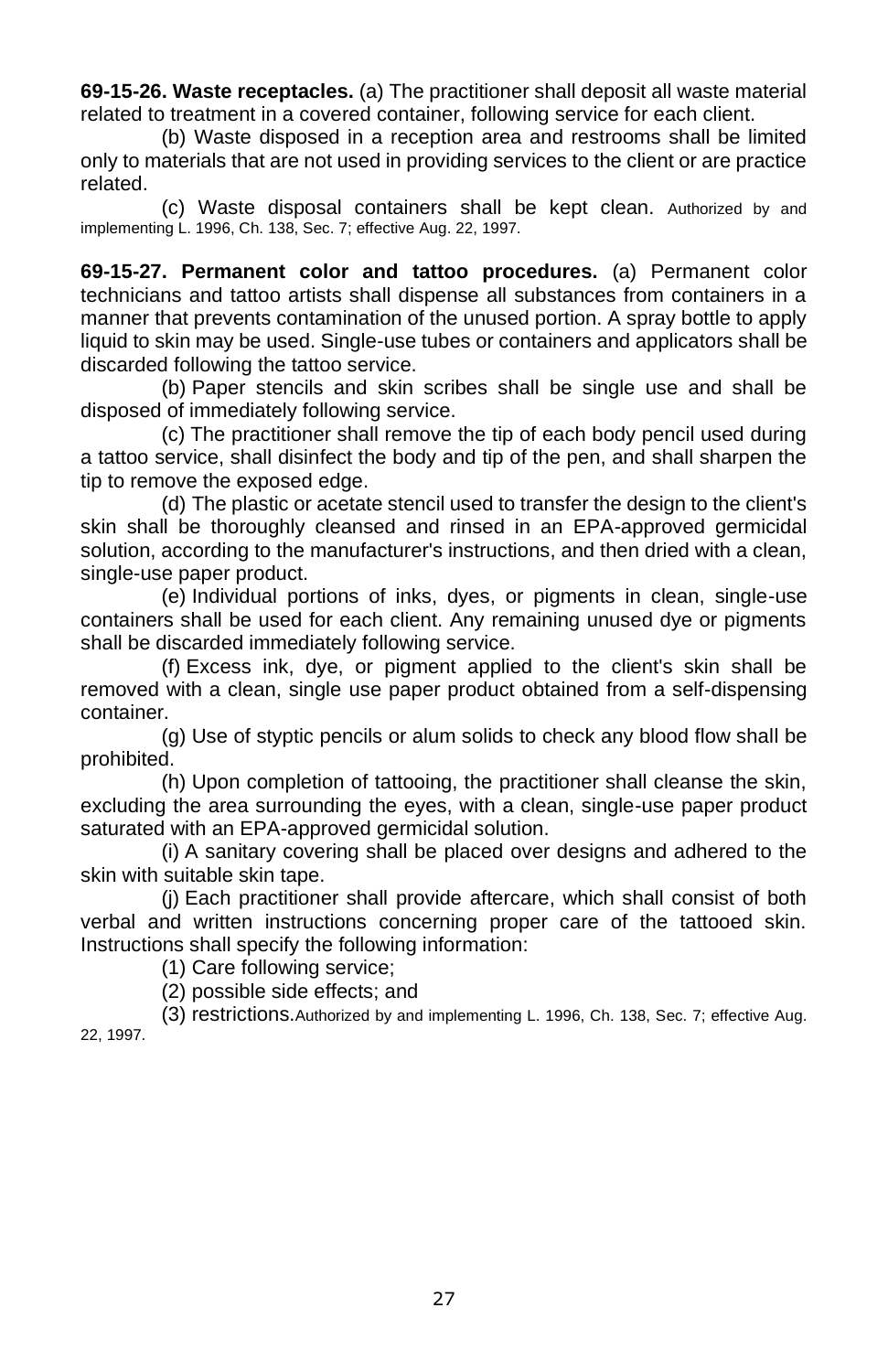### **69-15-28. Preparation and aftercare of treatment area on client.**

(a) Permanent color technicians and tattoo artists shall cleanse the client's skin, excluding the areas surrounding the eyes, by washing with an EPAapproved germicidal solution applied with a clean, single-use paper product, before placing the design on the client's skin or beginning tattooing work.

(b) If the area is to be shaved, the licensee shall use a single-use, disposable safety razor or sterilized straight-edged razor, and then rewash the client's skin.

(c) Substances applied to the client's skin to transfer the design from stencil or paper shall be single use.

(d) Aftercare shall be administered to each client following service, as stated in K.A.R. 69-15-27. Authorized by and implementing L. 1996, Ch. 138, Sec. 7; effective Aug. 22, 1997.

**69-15-29. Body piercing procedures.** Body piercing technicians shall be responsible for adhering to the following standards while serving clients in the facility.

(a) Each technician shall observe and follow thorough handwashing procedures with soap and water or an equivalent handwashing product before and after serving each client and as needed to prevent cross contamination or transmission of body fluids, infections or exposure to service-related wastes or chemicals.

(b) Each technician shall cleanse the client's skin, excluding the areas surrounding the eyes, by washing it with an FDA-registered antiseptic solution applied with a clean, single-use paper product before and after piercing the client's skin.

(c) All substances shall be dispensed from containers in a manner to prevent contamination of the unused portion. Single-use tubes or containers and applicators shall be discarded following the piercing service.

(d) Any type of marking pen used by the technician shall be applied on cleansed skin only or shall be a surgical marking pen sanitized by design, including alcohol-based ink pens. The technician shall remove the tip of each body pencil used during a piercing, shall disinfect the body and the tip of the pencil, and shall sharpen the tip to remove the exposed edge.

(e) Use of styptic pencils or alum solids to control blood flow shall be prohibited.

(f) Aftercare shall be administered to each client following service. Aftercare shall consist of both verbal and written instructions concerning proper care of the pierced area. Instructions shall specify the following information:

(1) Care following service;

(2) possible side effects; and

(3) restrictions.

(g) Technicians who have open sores or bleeding lesions on their hands shall not have client contact until the lesions have healed to the scab phase. Each technician shall cover them with protective gloves or impervious bandages prior to contact with clients.

(h) Technicians shall wear eye goggles, shields, or masks if spattering is likely to occur while providing services. Authorized by and implementing L. 1996, Ch. 138, Sec. 7; effective Aug. 22, 1997.